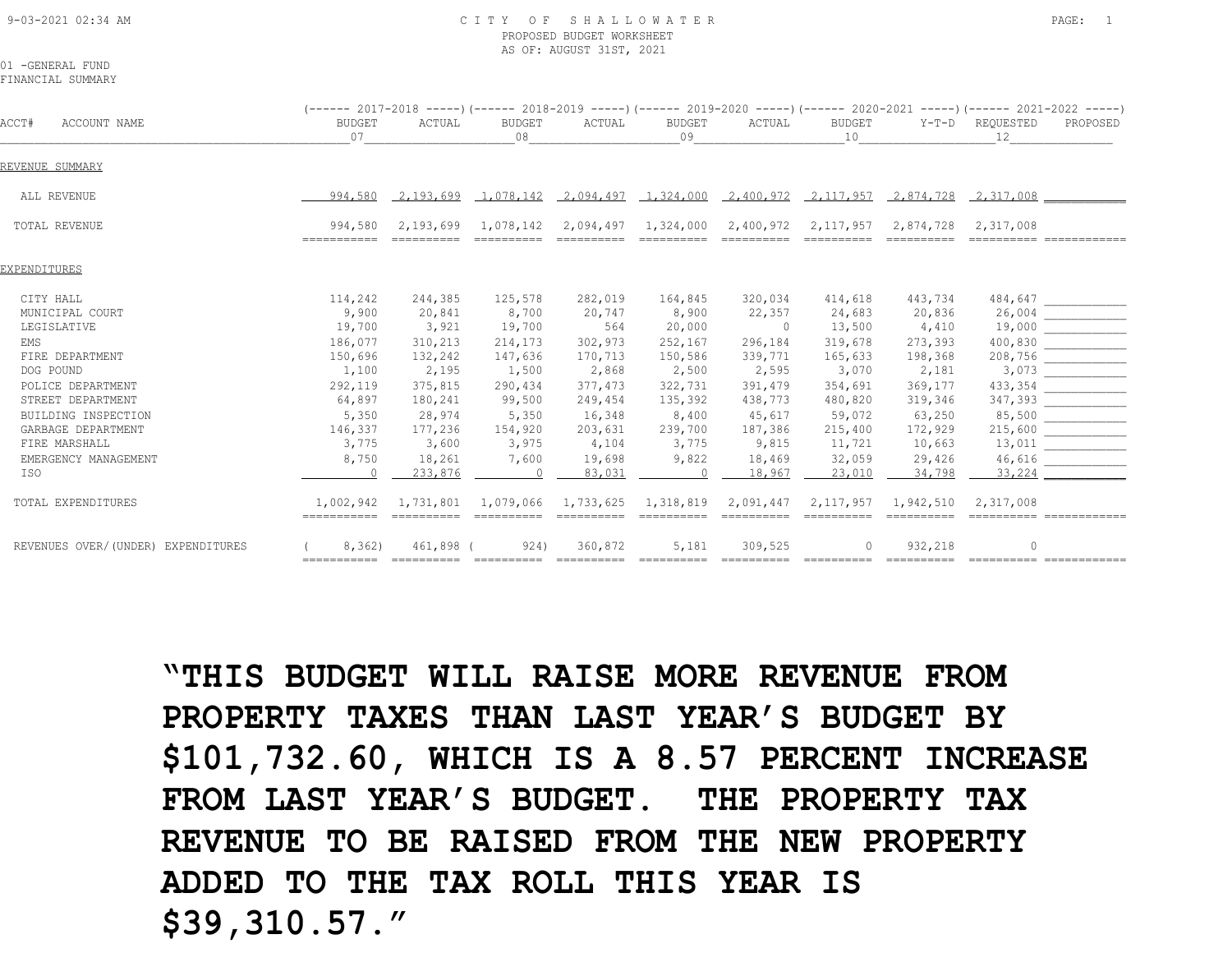#### 9-03-2021 02:34 AM C I T Y O F S H A L L O W A T E R PAGE: 2 PROPOSED BUDGET WORKSHEET AS OF: AUGUST 31ST, 2021

ACCT# ACCOUNT NAME BUDGET ACTUAL BUDGET ACTUAL BUDGET ACTUAL BUDGET Y-T-D REQUESTED PROPOSED

(------ 2017-2018 -----)(------ 2018-2019 -----)(------ 2019-2020 -----)(------ 2020-2021 -----)(------ 2021-2022 -----)<br>BUDGET ACTUAL BUDGET ACTUAL BUDGET ACTUAL BUDGET Y-T-D REQUESTED PROPOSED

01 -GENERAL FUND

REVENUES

|              |                                                    | 07                             |                         | 08                   |                         | 09                          |                    | 10                        |                         | 12                  |  |
|--------------|----------------------------------------------------|--------------------------------|-------------------------|----------------------|-------------------------|-----------------------------|--------------------|---------------------------|-------------------------|---------------------|--|
|              |                                                    |                                |                         |                      |                         |                             |                    |                           |                         |                     |  |
| ALL REVENUE  |                                                    |                                |                         |                      |                         |                             |                    |                           |                         |                     |  |
| 4000         | ANNIVERSARY COINS                                  | $\mathbf{0}$                   | $\Omega$                | $\Omega$             | $\mathbf{0}$            | $\Omega$                    | $\Omega$           | $\circ$                   | $\circ$                 | $\Omega$            |  |
| 4001         | HONOR PARK DONATIONS                               | $\mathbf{0}$                   | $\Omega$                | $\Omega$             | $\mathbf{0}$            | $\mathbf 0$                 | $\Omega$           | $\Omega$                  | 50                      |                     |  |
| 4002         | SKATE PARK DONATIONS                               | $\Omega$                       | $\cap$                  | $\bigcap$            | $\cap$                  | $\cap$                      | $\cap$             | $\Omega$                  | 300                     | $\cap$              |  |
| 4003         | ANNIVERSARY PINS                                   | $\mathbf{0}$                   | $\Omega$                | $\Omega$             | $\Omega$                | $\Omega$                    | $\Omega$           | $\mathbf{0}$              | $\circ$                 |                     |  |
| 4004         | ANNIVERSARY MISC.                                  | $\Omega$                       | $\Omega$                | $\Omega$             | $\theta$                | $\bigcap$                   | 0                  | 0                         | $\circ$                 | $\Omega$            |  |
| 4005         | YOUNG CITY PARK REVENUE                            | $\Omega$                       | 208,250                 | $\Omega$             | 62,560                  | $\mathbf 0$                 | 3,035              | 5,000                     | 8,685                   | 9,000               |  |
| 4006         | MUNICIPAL COURT BLDG SECUIRTY                      | $\overline{0}$                 | 0                       | $\Omega$             | 151                     | $\Omega$                    | 465                | 400                       | 275                     | 200                 |  |
| 4007         | COURT TECHNOLOGY FEE                               | $\Omega$                       | $\circ$                 | $\Omega$             | $\mathbf{0}$            | $\Omega$                    | 490                | 300                       | 537                     | 500                 |  |
| 4100         | CURRENT PROPERTY TAXES                             | 389,000                        | 908,628                 | 423,662              | 945,081                 | 560,000                     | 945,749            | 1,001,325                 | 978,058                 | 1,088,742           |  |
| 4101         | PENALTY AND INTEREST                               | 5,000                          | 97                      | 5,800                | 162                     | 6,000                       | 229                | 100                       | 180                     | 100                 |  |
| 4102         | DELINQUENT TAX REVENUES                            | 5,000                          | 16,834                  | 5,000                | 22,742                  | 6,000                       | 17,524             | 19,000                    | 16,552                  | 16,000              |  |
| 4103         | 1% SALES TAX REVENUES                              | 56,000                         | 143,510                 | 72,000               | 153,280                 | 72,000                      | 181,633            | 160,500                   | 214,487                 | 190,000             |  |
| 4104         | BUILDING PERMITS                                   | 5,000                          | 12,573                  | 5,000                | 8,200                   | 3,500                       | 30,575             | 25,000                    | 28,107                  | 30,000              |  |
| 4105         | ELECTRICAL PERMITS                                 | 3,000                          | 7,410                   | 3,000                | 6,150                   | 2,000                       | 17,450             | 14,000                    | 17,413                  | 12,000              |  |
| 4106         | PLUMBING PERMITS                                   | 6,000                          | 14,948                  | 6,000                | 9,225                   | 5,000                       | 23,838             | 15,000                    | 34,375                  | 26,000              |  |
| 4107         | FINE REVENUE                                       | 6,000                          | 8,424                   | 6,000                | 13,987                  | 9,000                       | 19,636             | 15,000                    | 15,045                  | 11,500              |  |
| 4108         | MISC. REVENUE                                      | 500                            | 4,853                   | 500                  | 3,748                   | 20,000                      | 1,769              | 1,000                     | 1,427                   | 1,200               |  |
| 4109         | SALE OF ASSETS                                     | $\Omega$                       | $\mathbf 0$             | $\Omega$             | 1,000                   | $\circ$                     | 3,000              | $\overline{0}$            | 3,000                   | $\Omega$            |  |
| 4110         | FRANCHISE TAX                                      | 90,000                         | 151,757                 | 90,000               | 145,891                 | 130,000                     | 127,750            | 147,000                   | 160,654                 | 160,000             |  |
|              | 4111 INTEREST INCOME                               | 2,000                          | 27,178                  | 2,000                | 18,369                  | 2,000                       | 27,778             | 13,000                    | 6,106                   | 5,000               |  |
| 4112         | RETURNED CHECKS                                    | $\Omega$                       | $\mathbf 0$             | $\circ$              | $\mathbf{0}$            | $\Omega$                    | $\circ$            | $\bigcirc$                | $\circ$                 |                     |  |
| 4113         | PRO-RATA CLEARING ACCOUNT                          | $\mathbf{0}$                   | $\circ$                 | $\Omega$             | $\circ$                 | $\mathbf 0$                 | $\circ$            | $\overline{0}$            | $\circ$                 | $\Omega$            |  |
| 4114         | TOWER LEASE                                        | 18,780                         | 19,340                  | 18,780               | 19,325                  | 22,000                      | 20,506             | 20,506                    | 19,847                  | 19,340              |  |
| 4115         | VARIANCE/ZONING FEES                               | $\mathbf{0}$                   | 1,150                   | $\Omega$             | 2,375                   | $\mathbf 0$                 | 1,250              | 1,500                     | 4,115                   | 3,000               |  |
| 4116         | COURT RESTITUTION REVENUE                          | $\circ$                        | $\circ$                 | $\Omega$             | 65                      | $\Omega$                    | 500                | $\bigcirc$                | $\circ$                 |                     |  |
| 4117         | CODE ENFORMCEMENT FINES/FEES                       | $\Omega$                       | $\mathbf{0}$            | $\Omega$             | 114                     | $\Omega$                    | $\circ$            | $\overline{0}$            | $\mathbf{0}$            | $\Omega$            |  |
| 4118         |                                                    | $\Omega$                       |                         | $\circ$              | $\mathbf{0}$            | $\Omega$                    | $\circ$            |                           | $\mathbf{0}$            |                     |  |
| 4120         | CRIME VICTIM REIMBURSEMENT<br>SANITATION REVENUES  |                                | $\mathbf{0}$<br>292,123 |                      | 299,198                 | 270,000                     | 301,331            | 2,000                     |                         | 2,000               |  |
| 4121         | SANITATION REV. SALES TAX                          | 205,000<br>2,000               | $\mathbf{0}$            | 229,600<br>2,000     | $\mathbf{0}$            | 3,500                       | $\circ$            | 301,000<br>$\overline{0}$ | 286,202<br>$\mathbf{0}$ | 311,000<br>$\Omega$ |  |
|              |                                                    |                                |                         | $\Omega$             |                         | $\Omega$                    |                    |                           |                         |                     |  |
| 4122<br>4123 | INTEREST & SINKING PROP. TAXES<br>RECYCLE REVENUES | $\circ$<br>700                 | 157,953<br>740          | 700                  | 157,988<br>1,032        | 1,500                       | 198,815<br>259     | 200,000<br>1,000          | 196,838<br>$\mathbf{0}$ | 200,000<br>$\Omega$ |  |
|              |                                                    |                                |                         | $\Omega$             |                         |                             |                    |                           |                         |                     |  |
| 4124         | FOOD TRUCK PERMITS                                 | $\mathbf{0}$<br>$\circ$        | $\circ$<br>100,000      | $\circ$              | $\mathbf{0}$            | $\circ$<br>$\circ$          | 374<br>$140,000$ ( | 200<br>140,000)           | 190                     | 250<br>140,000      |  |
| 4125<br>4126 | TRANSFER PROP. TAXES<br>COVID-19 STIMULUS          | $\overline{0}$                 | $\Omega$                | $\Omega$             | 100,000<br>$\mathbf{0}$ | $\mathbf{0}$                | 2,891              | $\mathbf{0}$              | $140,000$ )<br>$\circ$  | $\Omega$            |  |
|              |                                                    |                                |                         |                      |                         |                             |                    |                           |                         |                     |  |
| 4127         | GOLF CART/ ATV PERMITS                             | $\overline{0}$<br>$\mathbf{0}$ | $\Omega$<br>$\Omega$    | $\Omega$<br>$\Omega$ | $\mathbf{0}$            | $\mathbf{0}$                | 4,250              | 1,000                     | 2,125                   | 4,000               |  |
| 4128         | CRF TDEM COVID FUNDING                             | $\mathbf{0}$                   | $\mathbf{0}$            | $\circ$              | $\mathbf{0}$<br>$\circ$ | $\mathbf{0}$<br>$\mathbf 0$ | 39,692             | $\overline{0}$            | 51,529                  |                     |  |
| 4129         | ARP INSTALLMENT COVID                              |                                |                         |                      |                         |                             | $\mathbf{0}$       | $\overline{0}$            | 605,911                 |                     |  |
| 4500         | AMBULANCE REVENUES                                 | 108,000                        | 107,863                 | 108,000              | 131,481                 | 98,000                      | 144,107            | 140,000                   | 139,811                 | 145,000             |  |
| 4501         | AMBULANCE SUBSIDY                                  | 40,000                         | 72,060                  | 40,000               | 60,926                  | 40,000                      | 72,160             | 80,000                    | 78,485                  | 83,000              |  |
| 4600         | COUNTY FIRE CALLS                                  | 52,500                         | 93,376                  | 60,000               | 93,376                  | 73,100                      | 93,376             | 93,376                    | 93,376                  | 93,376              |  |
| 4601         | GRANT PROCEEDS                                     | $\mathbf{0}$                   | $\mathbf 0$             | $\Omega$             | $\mathbf{0}$            | $\Omega$                    | $\circ$            | $\circ$                   | $\circ$                 | $\bigcap$           |  |
| 4602         | TEXAS FOREST SERVICE                               | $\mathbb O$                    | $\Omega$                | $\Omega$             | $\circ$                 | $\mathbf 0$                 | 200,000            | $\mathbf{0}$              | $\mathbf 0$             |                     |  |
| 4603         | INSUANCE PROCEEDS                                  | $\Omega$                       | $\Omega$                | $\Omega$             | $\Omega$                | $\Omega$                    | 4,195              | $\circ$                   | $\Omega$                |                     |  |
| 4604         | FEMA AVE N FUNDS                                   | $\Omega$                       | $\Omega$                | $\Omega$             | $\mathbf{0}$            | $\Omega$                    | $\circ$            | $\mathbf{0}$              | $\Omega$                |                     |  |
| 4605         | FEMA 5TH AND AVE S                                 | $\Omega$                       | $\Omega$                | $\Omega$             | $\Omega$                | $\Omega$                    | $\bigcap$          | $\mathbf{0}$              | $\Omega$                |                     |  |
| 4606         | FEMA CENTER PIVOT                                  | $\Omega$                       | $\Omega$                | $\Omega$             | $\Omega$                | $\Omega$                    | $\Omega$           | $\mathbf{0}$              | $\Omega$                |                     |  |
| 4607         | OOG GRANT PROCEEDS                                 | $\mathbf{0}$                   | 37,500                  | $\circ$              | 0                       | $\mathbf 0$                 | 38,000             | $\mathbf{0}$              | $\circ$                 |                     |  |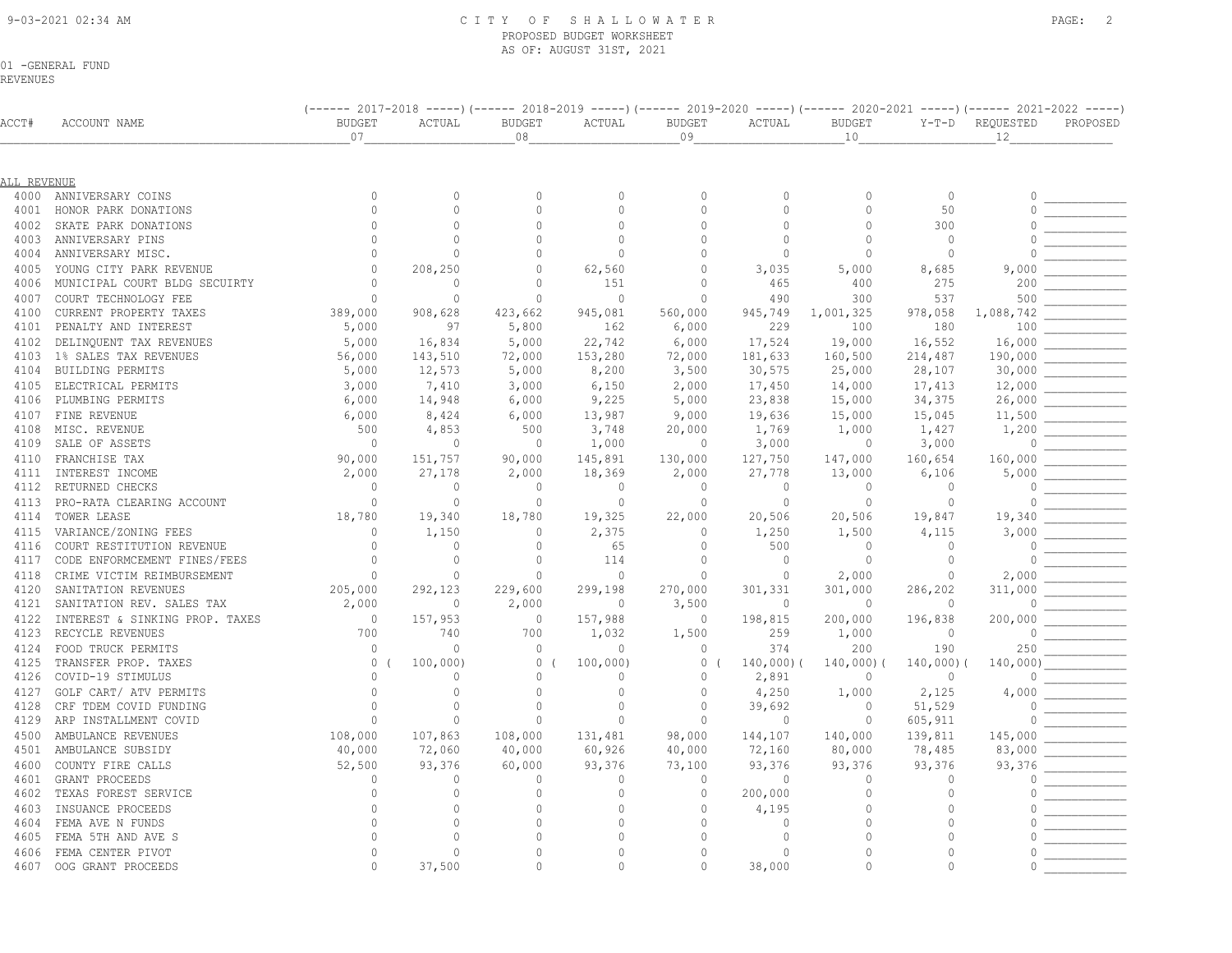#### 9-03-2021 02:34 AM C I T Y O F S H A L L O W A T E R PAGE: 3 PROPOSED BUDGET WORKSHEET AS OF: AUGUST 31ST, 2021

01 -GENERAL FUND

REVENUES

#### (------ 2017-2018 -----)(------ 2018-2019 -----)(------ 2019-2020 -----)(------ 2020-2021 -----)(------ 2021-2022 -----)

| ACCT# | ACCOUNT NAME                   | <b>BUDGET</b> | ACTUAL | <b>BUDGET</b> | ACTUAL                                                      | <b>BUDGET</b> | ACTUAL | <b>BUDGET</b> | Y-T-D               | REOUESTED | PROPOSED |
|-------|--------------------------------|---------------|--------|---------------|-------------------------------------------------------------|---------------|--------|---------------|---------------------|-----------|----------|
| 4608  | FEMA REIMBURSEMENT AVE L       |               | 1,113  |               | 14,886                                                      |               |        |               |                     |           |          |
| 4609  | DONATIONS FIRE DEPARTEMNT      |               | 5,000  |               | 300                                                         |               | 7,500  |               | 5,443               |           |          |
| 4610  | OXY GRANT FIRE DEPARTMENT      |               |        |               | 15,000                                                      |               | 10,000 |               |                     |           |          |
| 4611  | COUNTY FIRE EQUIP. MAINTENANCE |               |        |               | 6,876                                                       |               |        |               | 45,273              | 45,000    |          |
| 4700  | ANIMAL CONTROL REVENUE         | 100           | 1,020  | 100           | 1,010                                                       | 400           | 845    | 750           | 330                 | 800       |          |
| 4800  | LOAN PROCEEDS                  |               |        |               |                                                             |               |        |               |                     |           |          |
| 4900  | PAVING REIMBURSEMENT           |               |        |               |                                                             |               |        |               |                     |           |          |
|       | TOTAL REVENUES                 | 994,580       |        |               | 2,193,699 1,078,142 2,094,497 1,324,000 2,400,972 2,117,957 |               |        |               | 2,874,728 2,317,008 |           |          |
|       |                                |               |        |               | ==========                                                  |               |        |               |                     |           |          |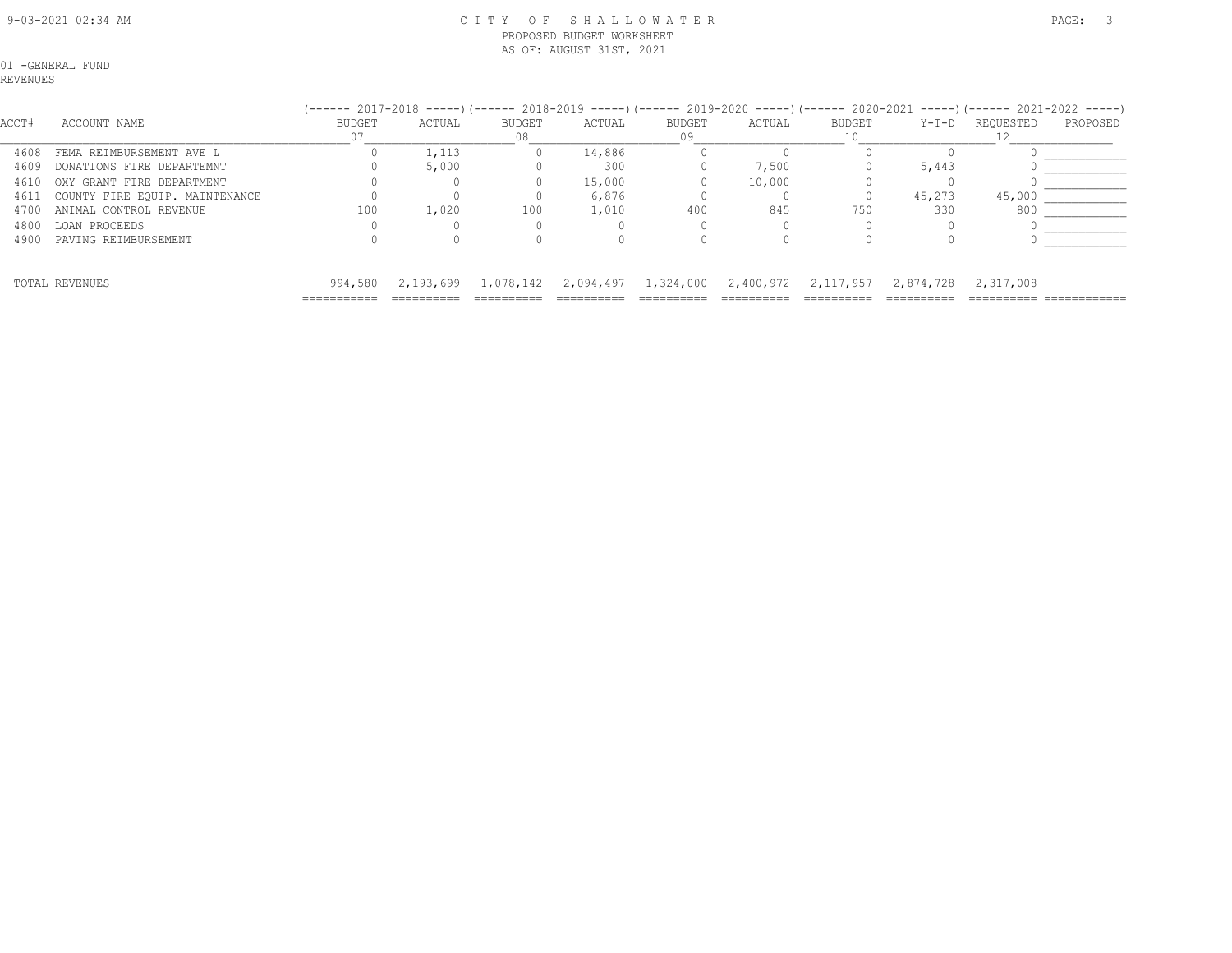#### 9-03-2021 02:34 AM C I T Y O F S H A L L O W A T E R PAGE: 4 PROPOSED BUDGET WORKSHEET AS OF: AUGUST 31ST, 2021

#### 01 -GENERAL FUND

CITY HALL

| ACCT#            | ACCOUNT NAME                       | $(---- 2017-2018 --- )$ $(---- 2018-2019 --- )$ $(---- 2019-2020 --- )$ $(---- 2020-2021 --- )$ $(---- 2020-2021)$<br><b>BUDGET</b> | ACTUAL   | <b>BUDGET</b>            | ACTUAL         | <b>BUDGET</b>  | ACTUAL       | <b>BUDGET</b> |                | Y-T-D REQUESTED PROPOSED |                          |
|------------------|------------------------------------|-------------------------------------------------------------------------------------------------------------------------------------|----------|--------------------------|----------------|----------------|--------------|---------------|----------------|--------------------------|--------------------------|
|                  |                                    | 07                                                                                                                                  |          | 08                       |                | 09             |              | 10            |                | 12                       |                          |
|                  | 502-1000 SALARIES                  | 36,050                                                                                                                              | 84,830   | 42,230                   | 92,917         | 49,205         | 99,521       | 168,403       | 162,958        |                          | $204,746$ ______________ |
|                  |                                    |                                                                                                                                     |          |                          |                |                |              |               |                |                          |                          |
|                  | 502-1001 FICA TAX                  | 2,235                                                                                                                               | 5,756    | 2,618                    | 6,189          | 3,075          | 6,136        | 10,441        | 10,103         | 12,694                   |                          |
|                  | 502-1002 MEDICARE TAX              | 523                                                                                                                                 | 1,346    | 612                      | 1,447          | 713            | 1,435        | 2,442         | 2,363          | 2,969                    |                          |
|                  | 502-1003 RETIREMENT                | 1,752                                                                                                                               | 3,342    | 2,103                    | 4,349          | 2,460          | 4,652        | 7,999         | 7,484          |                          |                          |
|                  | 502-1004 HEALTH INSURANCE          | 5,728                                                                                                                               | 15,955   | 4,612                    | 18,712         | 4,843          | 17,328       | 26,262        | 11,630         | 35,310                   |                          |
|                  | 502-1005 PROPERTY/LIABILITY INS.   | 2,500                                                                                                                               | 3,934    | 3,000                    | 3,829          | 5,000          | 5,262        | 4,052         | 5,047          | 4,255                    |                          |
|                  | 502-1006 DUES AND MEMBERSHIPS      | 2,500                                                                                                                               | 3,230    | 2,500                    | 2,549          | 3,000          | 3,796        | 3,800         | 3,092          | 3,500                    |                          |
|                  | 502-1007 FLOWERS AND MEMORIALS     | 500                                                                                                                                 | 555      | 500                      | 746            | 500            | 705          | 600           | 907            | 1,200                    |                          |
| 502-1008 AUDIT   |                                    | 3,000                                                                                                                               | 12,096   | 2,900                    | 11,200         | 4,000          | 12,590       | 16,500        | 5,301          | 15,000                   |                          |
| 502-1009 POSTAGE |                                    | 1,500                                                                                                                               | 1,426    | 1,500                    | 1,151          | 1,500          | 1,329        | 1,500         | 1,797          | 1,750                    |                          |
|                  | 502-1010 REPAIR AND MAINTENANCE    | 4,500                                                                                                                               | 1,572    | 4,500                    | 687            | 2,000          | 326          | 1,000         | 1,144          | 2,000                    |                          |
|                  | 502-1012 COMMUNITY COVERAGE        | $\overline{0}$                                                                                                                      | $\circ$  | $\overline{0}$           | 2,022          | $\overline{0}$ | $\circ$      | $\circ$       | 5,514          | $\circ$                  |                          |
|                  | 502-1013 JANITOR SUPPLIES          | 500                                                                                                                                 | $\circ$  | 500                      | $\overline{0}$ | 500            | $\circ$      | $\circ$       | $\overline{0}$ | $\mathbf{0}$             |                          |
|                  | 502-1014 OFFICE SUPPLIES           | 3,200                                                                                                                               | 1,779    | 3,200                    | 3,000          | 3,500          | 2,858        | 4,500         | 6,072          | 4,000                    |                          |
|                  | 502-1015 MATERIAL AND SUPPLIES     | 2,500                                                                                                                               | 4,771    | 3,000                    | 4,314          | 3,500          | 5,337        | 4,000         | 6,667          | 4,000                    |                          |
|                  | 502-1016 TELEPHONE                 | 3,000                                                                                                                               | 5,649    | 3,000                    | 5,333          | 3,500          | 4,727        | 5,000         | 9,652          | 5,737                    |                          |
|                  | 502-1017 TRAINING                  | 5,000                                                                                                                               | 12,064   | 8,000                    | 17,780         | 10,000         | 14,046       | 22,000        | 8,036          | 25,000                   |                          |
|                  | 502-1018 UTILITIES-GAS             | 1,800                                                                                                                               | 1,772    | 1,800                    | 1,444          | 1,800          | 1,641        | 1,800         | 2,070          | 2,300                    |                          |
|                  | 502-1019 UTILITIES-ELECTRICITY     | 2,000                                                                                                                               | 1,315    | 2,000                    | 1,085          | 2,000          | 1,014        | 1,500         | 834            | 1,500                    |                          |
|                  | 502-1020 AWARDS AND BANQUETS       | 1,500                                                                                                                               | 3,761    | 3,000                    | 4,191          | 3,000          | 5,850        | 4,500         | 4,053          | 5,000                    |                          |
|                  | 502-1021 TAX APPRAISAL             | 4,000                                                                                                                               | 9,431    | 5,000                    | 9,687          | 10,000         | 10,156       | 11,157        | 5,032          | 11,027                   |                          |
|                  | 502-1022 TAX COLLECTIONS LCAD      | $\overline{0}$                                                                                                                      |          | $\overline{\phantom{0}}$ |                | $\overline{0}$ |              |               |                |                          |                          |
|                  | 502-1026 PUBLIC NOTICES            | 1,500                                                                                                                               | 5,377    |                          | 6,057          |                | 6,170        | 6,662         | 5,930          | 6,645                    |                          |
|                  |                                    |                                                                                                                                     | 4,192    | 4,000                    | 9,142          | 2,000          | 6,309        | 5,000         | 7,774          | 6,000                    |                          |
|                  | 502-1043 TRAVEL/MILEAGE REIMBURSE  | 1,000                                                                                                                               | 2,429    | 1,500                    | 2,891          | 2,000          | 2,242        | 3,000         | 1,945          | 3,500                    |                          |
|                  | 502-1045 LEASE OF OFFICE EQUIPMENT | $\overline{0}$                                                                                                                      | $\circ$  | $\mathbf{0}$             | $\overline{0}$ | $\overline{0}$ | $\circ$      | $\circ$       | $\circ$        | $\circ$                  |                          |
|                  | 502-1046 CAPITAL EXPENSE           | 12,000                                                                                                                              | $\circ$  | $\circ$                  | 3,300          | 10,000         | 2,408        | 8,000         | 5,740          | 5,000                    |                          |
|                  | 502-1047 CITY ADMINISTRATOR SALARY | $\overline{0}$                                                                                                                      | 7,800    | $\overline{0}$           | 6,669          | $\overline{0}$ | $\circ$      | $\circ$       | $\overline{0}$ | $\Omega$                 |                          |
|                  | 502-1050 NETWORK/COMPUTER          | 9,000                                                                                                                               | 24,975   | 12,000                   | 26,904         | 15,000         | 33,539       | 48,000        | 35,511         | 38,000                   |                          |
|                  | 502-1051 COMMUNICATIONS            | 350                                                                                                                                 | $\circ$  | 350                      | $\bigcirc$     | 500            | $\bigcirc$   | 500           | $\bigcirc$     | 400                      |                          |
|                  | 502-1052 LONGEVITY BENEFIT         | 1,104                                                                                                                               | $\circ$  | 1,152                    | $\overline{0}$ | 1,248          | $\circ$      | $\circ$       | $\Omega$       | $\bigcap$                |                          |
| 502-1053 LEGAL   |                                    | 5,000                                                                                                                               | 24,923   | 10,000                   | 27,803         | 20,000         | 28,092       | 28,000        | 21,993         | 53,000                   |                          |
|                  | 502-1054 IRS PENALTY & INTEREST    | $\bigcirc$                                                                                                                          | 1,024    | $\Omega$                 | 1,284          | $\circ$        | $\Omega$     | $\circ$       | $\bigcirc$     |                          |                          |
|                  | 502-1055 COVID-19 EXPENSES         | $\Omega$                                                                                                                            | $\Omega$ | $\circ$                  | $\circ$        | $\circ$        | 35,184       | $\circ$       | 87,150         |                          |                          |
|                  | 502-1056 ANNIVERSARY TEES          | $\circ$                                                                                                                             | $\circ$  | $\circ$                  | $\mathbb{O}$   | $\circ$        | $\circ$      | $\circ$       | $\circ$        |                          |                          |
|                  | 502-1057 ANNIVERSARY HATS          | $\Omega$                                                                                                                            | $\circ$  | $\circ$                  | $\mathbf{0}$   | $\Omega$       | $\circ$      | $\circ$       | $\circ$        |                          |                          |
|                  | 502-1058 ANNIVERSARY PINS          | $\Omega$                                                                                                                            | $\circ$  | $\mathbf{0}$             | $\mathbf{0}$   | $\circ$        | $\mathbf{0}$ | $\circ$       | $\circ$        |                          |                          |
|                  | 502-1059 ANNIVERSARY MISC.         | $\circ$                                                                                                                             | $\circ$  | $\circ$                  | $\mathbf{0}$   | $\Omega$       | $\circ$      | $\circ$       | $\circ$        |                          |                          |
| 502-1060 IT      |                                    | $0-1$                                                                                                                               | 920)     | $\Omega$                 | 5,337          | $\Omega$       | 7,383        | 18,000        | 17,937         | 20,000                   |                          |
| TOTAL CITY HALL  |                                    | 114,242                                                                                                                             | 244,385  | 125,578                  | 282,019        | 164,845        | 320,034      | 414,618       | 443,734        | 484,647                  |                          |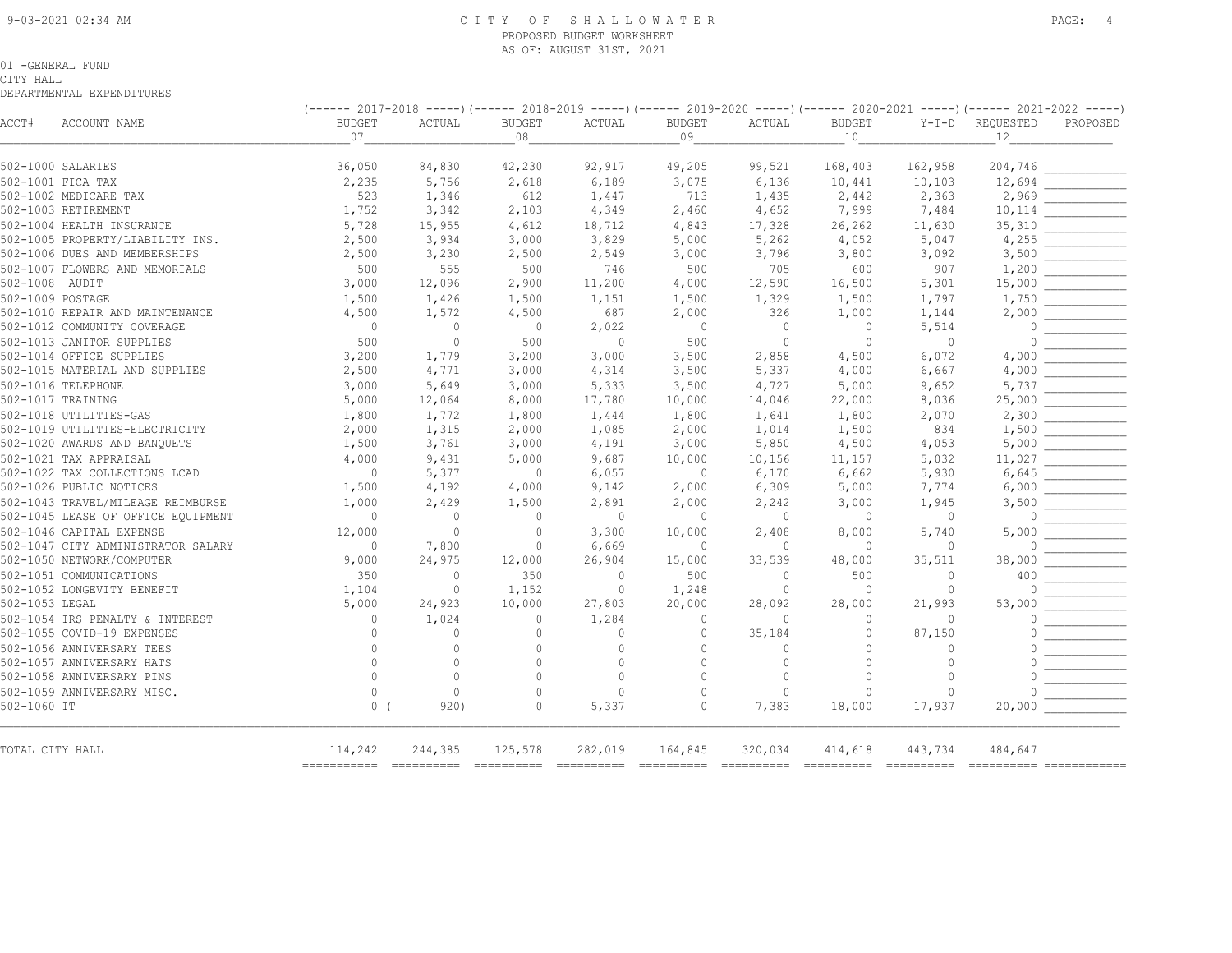#### 9-03-2021 02:34 AM C I T Y O F S H A L L O W A T E R PAGE: 5 PROPOSED BUDGET WORKSHEET AS OF: AUGUST 31ST, 2021

#### 01 -GENERAL FUND

#### MUNICIPAL COURT

|                |                                    | (------ 2017-2018 -----)(------ 2018-2019 -----)(------ 2019-2020 -----)(------ 2020-2021 -----)(------ 2021-2022 -----) |        |              |         |              |          |              |         |                 |          |
|----------------|------------------------------------|--------------------------------------------------------------------------------------------------------------------------|--------|--------------|---------|--------------|----------|--------------|---------|-----------------|----------|
| ACCT#          | ACCOUNT NAME                       | <b>BUDGET</b><br>07                                                                                                      | ACTUAL | BUDGET<br>08 | ACTUAL  | BUDGET<br>09 | ACTUAL   | BUDGET<br>10 | $Y-T-D$ | REQUESTED<br>12 | PROPOSED |
|                |                                    |                                                                                                                          |        |              |         |              |          |              |         |                 |          |
|                | 503-1000 JUDGE EXPENSE             | 4,200                                                                                                                    | 4,800  | 4,200        | 4,800   | 4,200        | 5,100    | 5,100        | 4,675   | 5,253           |          |
|                | 503-1001 FICA TAX                  |                                                                                                                          | 633    |              | 673     |              | 721      | 706          | 613     | 757             |          |
|                | 503-1002 MEDICARE TAX              |                                                                                                                          | 148    |              | 157     |              | 169      | 165          | 143     | 177             |          |
|                | 503-1003 RETIREMENT                |                                                                                                                          | 369    |              | 473     |              | 545      | 541          | 469     | 603             |          |
|                | 503-1004 HEALTH INSURANCE          |                                                                                                                          | 2,174  |              | 2,466   | $\circ$      | 2,468    | 2,626        | 1,607   | 2,648           |          |
|                | 503-1005 CLERK SALARY              |                                                                                                                          | 10,599 |              | 10,758  | $\Omega$     | 11,463   | 11,394       | 9,890   | 12,206          |          |
|                | 503-1006 DUES AND MEMBERSHIPS      | 100                                                                                                                      | 135    |              | 175     | 100          | 150      | 150          | -75     | 150             |          |
|                | 503-1007 COURT RESTITUTION EXPENSE |                                                                                                                          |        |              | 65      | $\Omega$     | 335      |              |         |                 |          |
|                | 503-1022 TRAVEL/TRAINING           | 1,000                                                                                                                    | 1,982  | 1,000        | 1,160   | 1,000        | 1,200    | 4,000        | 300     | 4,000           |          |
|                | 503-1023 COMPTROLLER/COURT COSTS   | 3,500                                                                                                                    |        | 3,500        | $\circ$ | 3,500        | $\Omega$ |              | 3,064   |                 |          |
| 503-1024 BOOKS |                                    | 100                                                                                                                      |        |              | 20      | 100          | 207      |              |         | 210             |          |
|                | 503-1046 CAPITAL                   |                                                                                                                          |        |              |         |              |          |              |         |                 |          |
|                | 503-1047 CITY ADMINISTRATOR SALARY |                                                                                                                          |        |              |         |              |          |              |         |                 |          |
|                | 503-1050 NETWORK/COMPUTER          | 1,000                                                                                                                    |        |              |         |              |          |              |         |                 |          |
|                | 503-1051 LONGEVITY BENEFIT         |                                                                                                                          |        |              |         |              |          |              |         |                 |          |
|                | 503-1100 INTEREST EXPENSE          |                                                                                                                          |        |              |         |              |          |              |         |                 |          |
|                | TOTAL MUNICIPAL COURT              | 9,900                                                                                                                    | 20,841 | 8,700        | 20,747  | 8,900        | 22,357   | 24,683       | 20,836  | 26,004          |          |
|                |                                    |                                                                                                                          |        |              |         |              |          |              |         |                 |          |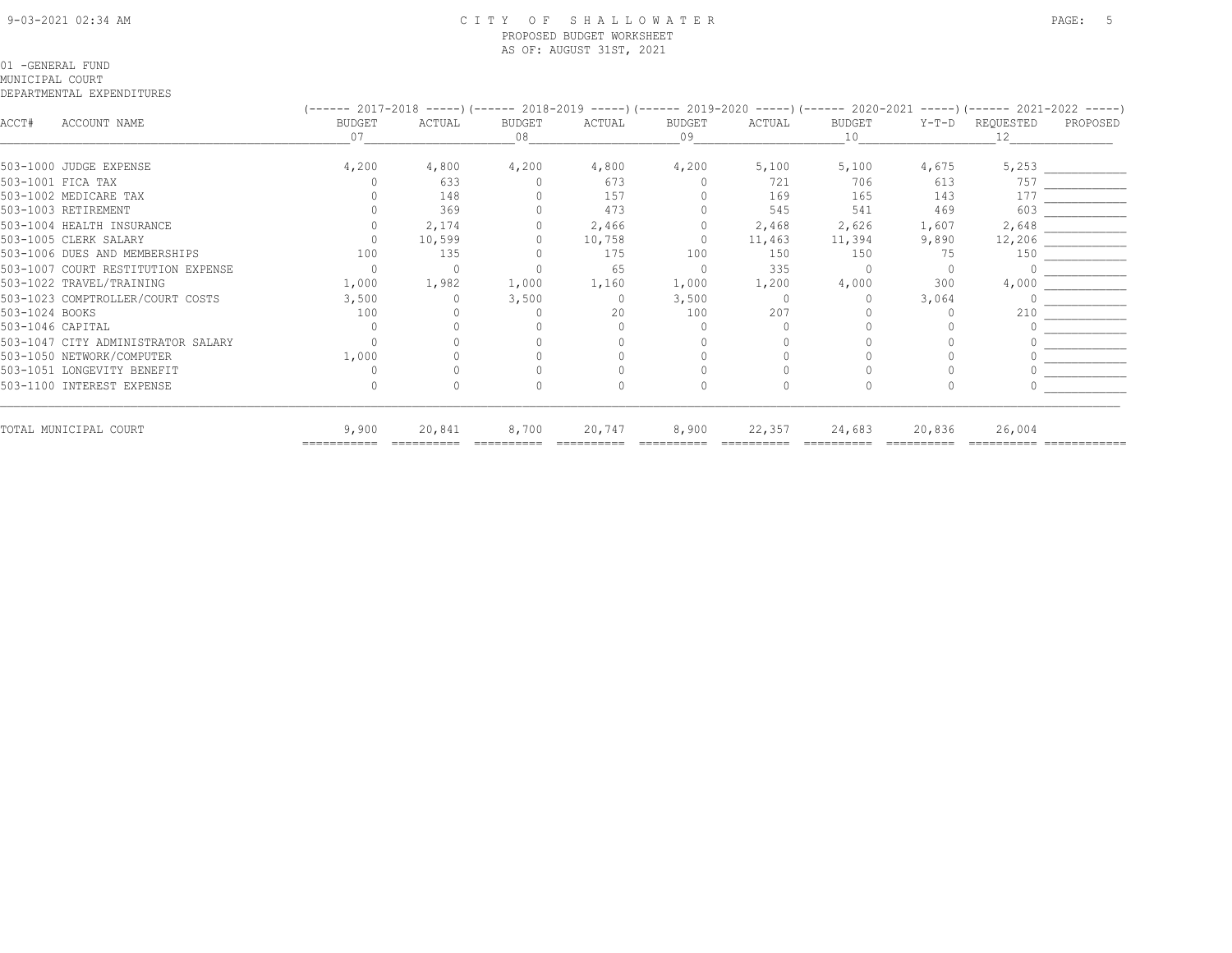#### 9-03-2021 02:34 AM C I T Y O F S H A L L O W A T E R PAGE: 6 PROPOSED BUDGET WORKSHEET AS OF: AUGUST 31ST, 2021

#### 01 -GENERAL FUND LEGISLATIVE

|                 |                                 |             |        |        |        |        |          |        |       | (------ 2017-2018 -----)(------ 2018-2019 -----)(------ 2019-2020 -----)(------ 2020-2021 -----)(------ 2021-2022 -----) |          |
|-----------------|---------------------------------|-------------|--------|--------|--------|--------|----------|--------|-------|--------------------------------------------------------------------------------------------------------------------------|----------|
| ACCT#           | ACCOUNT NAME                    | BUDGET      | ACTUAL | BUDGET | ACTUAL | BUDGET | ACTUAL   | BUDGET |       | Y-T-D REQUESTED                                                                                                          | PROPOSED |
|                 |                                 |             |        |        |        |        |          |        |       |                                                                                                                          |          |
|                 | 504-1024 CEMETERY DEPT. EXPENSE | 10,000      | 0      | 10,000 |        | 10,000 |          |        |       |                                                                                                                          |          |
|                 | 504-1025 ELECTION EXPENSE       | 5,000       | 2,031  | 5,000  |        | 2,000  |          | 11,000 | 3,660 | 12,000                                                                                                                   |          |
|                 | 504-1026 PUBLIC NOTICES         |             |        |        |        |        |          | 2,500  |       | 5,500                                                                                                                    |          |
|                 | 504-1027 MAYOR EXPENSE          |             |        |        |        |        |          |        |       |                                                                                                                          |          |
| 504-1030 TRAVEL |                                 | 2,200       |        | 2,200  |        | 3,000  |          |        |       |                                                                                                                          |          |
|                 | 504-1044 DEVELOPMENT            | 1,500       | 1,890  | 1,500  |        | 3,000  |          |        | 750   |                                                                                                                          |          |
|                 | 504-1052 COUNCIL TRAINING       | 1,000       |        | 1,000  | 564    | 2,000  |          |        |       | 1,500                                                                                                                    |          |
|                 | 504-1053 1/2 bond payment       |             |        |        |        |        |          |        |       |                                                                                                                          |          |
|                 | TOTAL LEGISLATIVE               | 19,700      | 3,921  | 19,700 | 564    | 20,000 | $\Omega$ | 13,500 | 4,410 | 19,000                                                                                                                   |          |
|                 |                                 | ----------- |        |        |        |        |          |        |       |                                                                                                                          |          |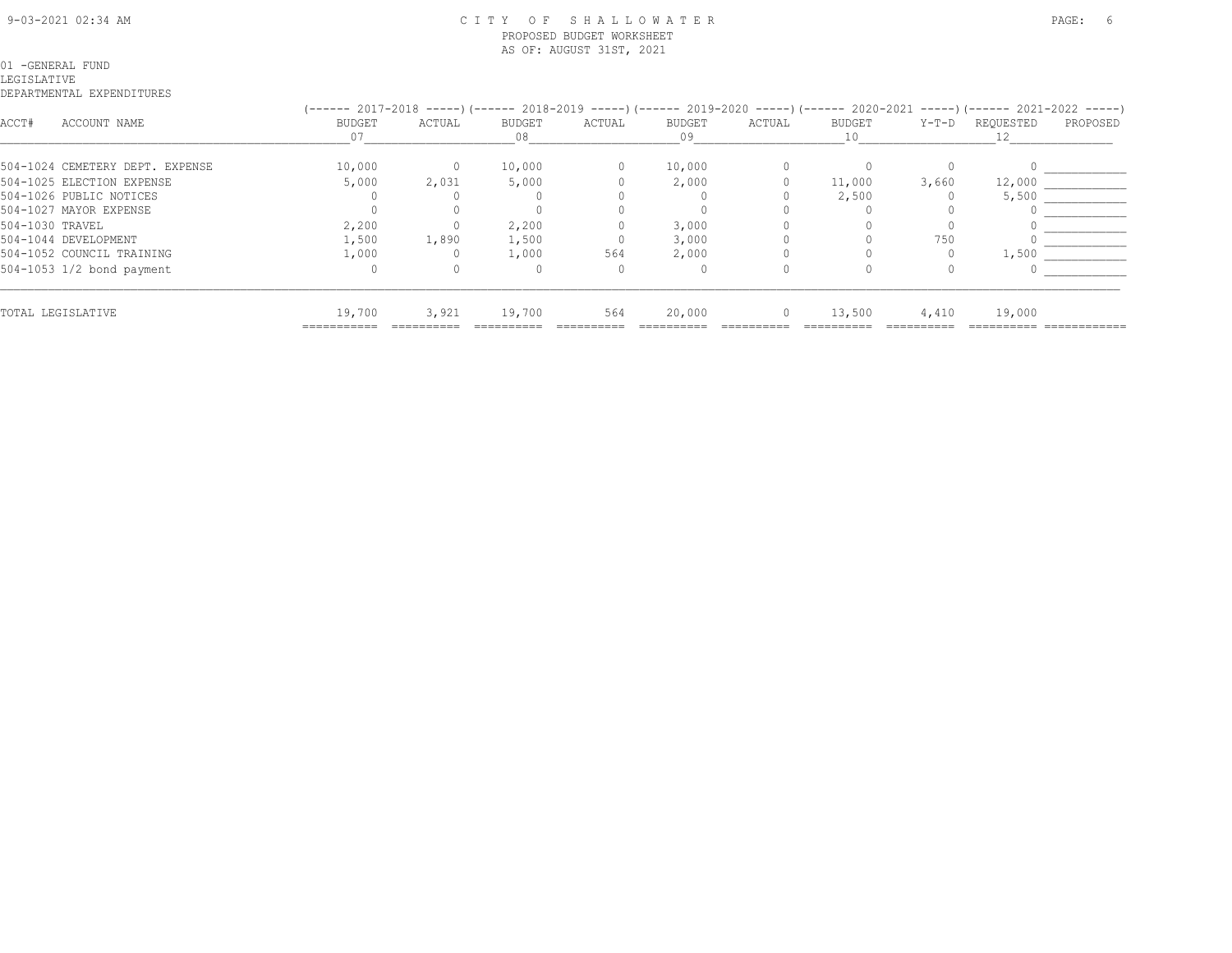#### 9-03-2021 02:34 AM C I T Y O F S H A L L O W A T E R PAGE: 7 PROPOSED BUDGET WORKSHEET AS OF: AUGUST 31ST, 2021

#### 01 -GENERAL FUND

#### EMS

|                  |                                    | (------ 2017-2018 -----) (------ 2018-2019 -----) (------ 2019-2020 -----) (------ 2020-2021 -----) (------ 2021-2022 -----) |                |                |              |               |          |                |                |           |          |  |
|------------------|------------------------------------|------------------------------------------------------------------------------------------------------------------------------|----------------|----------------|--------------|---------------|----------|----------------|----------------|-----------|----------|--|
| ACCT#            | ACCOUNT NAME                       | <b>BUDGET</b>                                                                                                                | ACTUAL         | <b>BUDGET</b>  | ACTUAL       | <b>BUDGET</b> | ACTUAL   | <b>BUDGET</b>  | Y-T-D          | REQUESTED | PROPOSED |  |
|                  |                                    | 07                                                                                                                           |                | 08             |              | 09            |          | 10             |                | 12        |          |  |
|                  | 505-1000 SALARIES                  | 156,960                                                                                                                      | 206,196        | 165,000        | 216,169      | 185,403       | 225,655  | 231,929        | 210,749        | 255,306   |          |  |
|                  | 505-1001 FICA TAX                  | $\Omega$                                                                                                                     | 14,525         | 822            | 14,581       | 11,588        | 13,859   | 15,124         | 13,244         | 15,829    |          |  |
|                  | 505-1002 MEDICARE TAX              | $\Omega$                                                                                                                     | 3,397          | 192            | 3,410        | 2,688         | 3,241    | 3,537          | 3,097          | 3,702     |          |  |
|                  | 505-1003 RETIREMENT                | $\Omega$                                                                                                                     | 1,236          | 660            | 293          | 738           | $\Omega$ | $\Omega$       | $\Omega$       | 9,600     |          |  |
|                  | 505-1004 HEALTH INSURANCE          | $\Omega$                                                                                                                     | 6,213          | 3,000          | 631          | $\Omega$      | $\Omega$ | $\Omega$       | $\circ$        | 61,966    |          |  |
|                  | 505-1005 PROPERTY/LIABILITY INS.   | 4,117                                                                                                                        | 12,328         | 17,000         | 14,264       | 19,000        | 12,007   | 13,389         | 11,555         | 14,058    |          |  |
|                  | 505-1006 DUES AND MEMBERSHIPS      | $\circ$                                                                                                                      | $\circ$        | $\Omega$       | $\circ$      | 0             | 0        | $\overline{0}$ | 308            | 300       |          |  |
|                  | 505-1010 REPAIR AND MAINTENANCE    | 1,000                                                                                                                        | 4,433          | 1,000          | 436          | 500           | 2,061    | 3,000          | 773            | 2,500     |          |  |
|                  | 505-1011 REPAIR & MAINT. VEH       | $\circ$                                                                                                                      | $\circ$        | $\overline{0}$ | 51           | $\circ$       | 203      | 1,500          | 351            | 1,500     |          |  |
|                  | 505-1013 COLLECTION SERVICE FEES   | $\circ$                                                                                                                      | $\circ$        | $\overline{0}$ | $\circ$      | $\Omega$      | 25       | 700            | $\overline{0}$ | $\Omega$  |          |  |
|                  | 505-1015 MATERIAL AND SUPPLIES     | 3,000                                                                                                                        | 2,346          | 3,000          | 1,639        | 1,750         | 4,010    | 3,000          | 3,667          | 3,000     |          |  |
|                  | 505-1016 TELEPHONE                 | 2,500                                                                                                                        | 4,225          | 2,500          | 2,726        | 2,000         | 3,203    | 3,000          | 2,619          | 1,019     |          |  |
|                  | 505-1017 TRAINING                  | 2,500                                                                                                                        | $\overline{0}$ | 2,500          | 226          | 2,000         | 778      | 1,000          | 3,391          | 2,000     |          |  |
|                  | 505-1018 UTILITIES-GAS             | 2,000                                                                                                                        | 1,235          | 2,000          | 1,055        | 1,500         | 1,075    | 1,750          | 1,119          | 1,600     |          |  |
|                  | 505-1019 UTILITIES-ELECTRICITY     | 2,000                                                                                                                        | 2,064          | 2,000          | 1,516        | 2,000         | 1,467    | 2,500          | 1,383          | 1,700     |          |  |
| 505-1020 AWARDS  |                                    | 500                                                                                                                          | $\circ$        | 500            | 168          | 500           | 0        | $\Omega$       | $\circ$        | $\bigcap$ |          |  |
|                  | 505-1021 DRUG SCREENING FEES       | $\overline{0}$                                                                                                               | $\Omega$       | $\Omega$       | $\Omega$     | $\bigcirc$    | $\Omega$ | $\bigcap$      | $\Omega$       | ∩         |          |  |
|                  | 505-1028 EMS BILLING               | $\Omega$                                                                                                                     | 15,536         | $\Omega$       | 13,774       | $\Omega$      | 13,446   | 13,000         | 11,366         | 14,500    |          |  |
|                  | 505-1029 GAS AND OIL               | 4,500                                                                                                                        | 6,846          | 4,500          | 7,182        | 3,500         | 7,690    | 8,000          | 7,167          | 8,000     |          |  |
|                  | 505-1030 VOLUNTEER SERVICES        | $\circ$                                                                                                                      | $\Omega$       | $\Omega$       | $\circ$      | $\Omega$      | $\Omega$ | $\Omega$       | $\Omega$       | $\Omega$  |          |  |
|                  | 505-1031 EMS DIRECTOR              | $\circ$                                                                                                                      | 20,200         | 0              | 12,819       | 12,000        | 2,988    | 12,000         | $\circ$        |           |          |  |
|                  | 505-1047 CAPITAL RESERVE           | $\circ$                                                                                                                      | $\circ$        | $\mathbf{0}$   | $\Omega$     | 0             | $\Omega$ | $\Omega$       | $\circ$        |           |          |  |
|                  | 505-1048 CITY ADMINISTRATOR SALARY | $\Omega$                                                                                                                     | 7,800          | $\Omega$       | 6,669        | $\Omega$      | $\Omega$ | $\overline{0}$ | $\Omega$       |           |          |  |
|                  | 505-1049 LICENSE AND CERTIFICATES  | $\Omega$                                                                                                                     | $\Omega$       | $\Omega$       | 690          | $\Omega$      | $\Omega$ | 750            | 690            | 750       |          |  |
|                  | 505-1051 NETWORK/COMPUTER          | 2,500                                                                                                                        | 1,633          | 2,500          | 1,685        | 3,000         | 2,162    | 2,000          | 1,913          | 2,000     |          |  |
|                  | 505-1052 LONGEVITY BENEFIT         | $\Omega$                                                                                                                     | $\Omega$       | $\Omega$       | $\Omega$     | $\Omega$      | $\Omega$ | $\Omega$       | $\Omega$       | ∩         |          |  |
|                  | 505-1053 COMMUNICATIONS            | 1,000                                                                                                                        | $\Omega$       | 1,000          | 2,988        | 500           | 384      | 3,500          | $\Omega$       | 1,500     |          |  |
|                  | 505-1054 PARAMEDIC SALARY          | $\Omega$                                                                                                                     | $\Omega$       | $\Omega$       | $\Omega$     | $\Omega$      | $\Omega$ | $\Omega$       | $\cap$         | ∩         |          |  |
|                  | 505-1055 CAPITAL EXPENSE           | 2,500                                                                                                                        | $\Omega$       | 5,000          | $\Omega$     | 2,500         | 1,930    |                | $\cap$         | ∩         |          |  |
| 505-1056 POSTAGE |                                    | 1,000                                                                                                                        | 0              | 1,000          | $\mathbf{0}$ | 1,000         | 0        | $\bigcap$      | $\circ$        | ∩         |          |  |
|                  | 505-1057 INSURANCE EXPENSE         | $\circ$                                                                                                                      | $\Omega$       | $\Omega$       | $\Omega$     | $\Omega$      | $\Omega$ | $\Omega$       | $\Omega$       | $\bigcap$ |          |  |
| TOTAL EMS        |                                    | 186,077                                                                                                                      | 310,213        | 214,173        | 302,973      | 252,167       | 296,184  | 319,678        | 273,393        | 400,830   |          |  |
|                  |                                    |                                                                                                                              |                |                |              |               |          |                |                |           |          |  |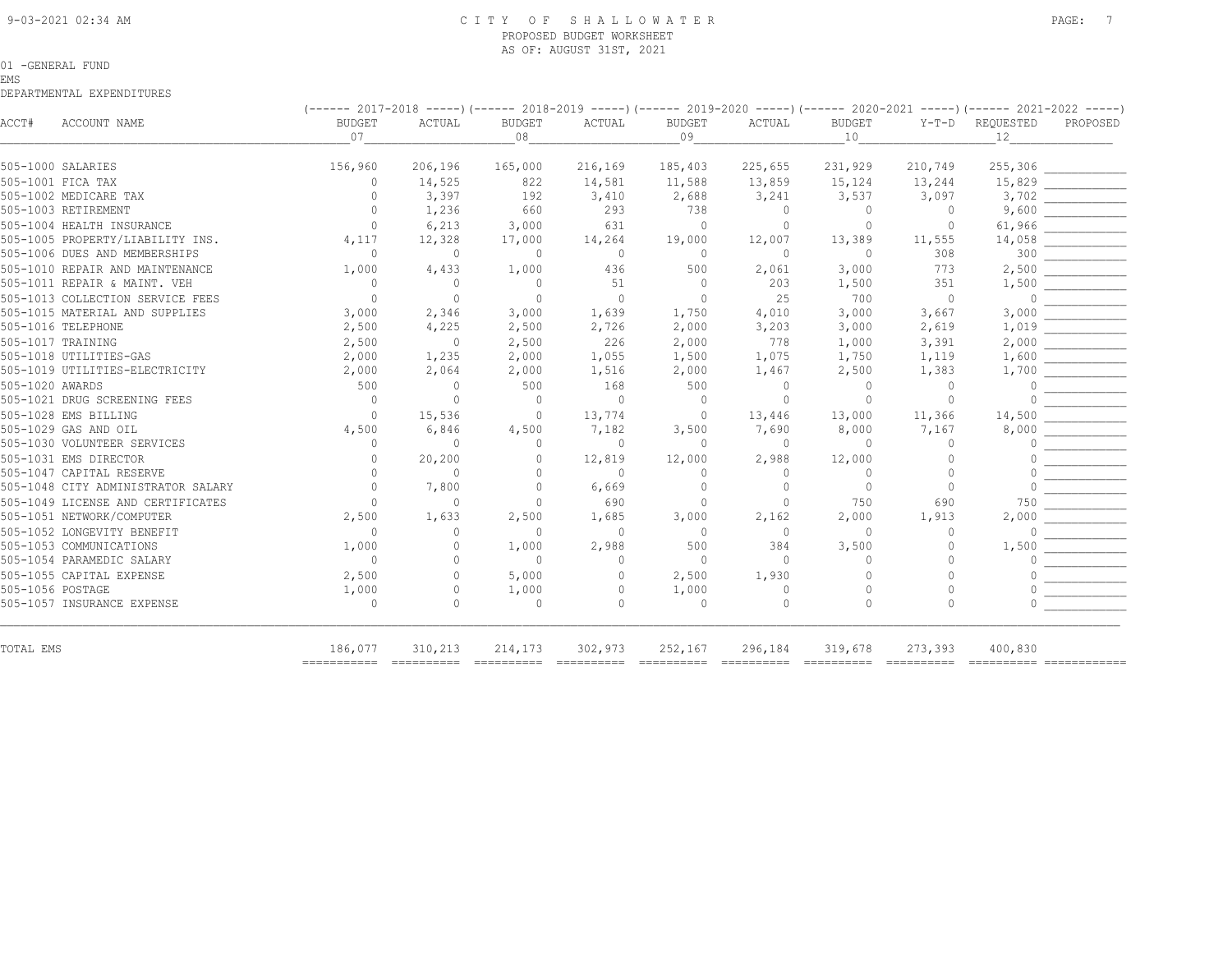#### 9-03-2021 02:34 AM C I T Y O F S H A L L O W A T E R PAGE: 8 PROPOSED BUDGET WORKSHEET AS OF: AUGUST 31ST, 2021

#### 01 -GENERAL FUND

#### FIRE DEPARTMENT

|               |                                       | (------ 2017-2018 -----)(------ 2018-2019 -----)(------ 2019-2020 -----)(------ 2020-2021 -----)(------ 2021-2022 -----) |                                                                                                                                                                                                                                                                                                                                                                                                                                                                                                   |                                                                                                                                                                                                                                                                                                                                                                                                                                                                                                   |                        |                        |                        |                                                                                                                                                                                                                                                                                                                                                                                                                                                                                                   |                                                                                                                                                                                                                                                                                                                                                                                                                                                                                                   |                                                                                                                                                                                                                                                                                                                                                                                                                                                                                                   |             |
|---------------|---------------------------------------|--------------------------------------------------------------------------------------------------------------------------|---------------------------------------------------------------------------------------------------------------------------------------------------------------------------------------------------------------------------------------------------------------------------------------------------------------------------------------------------------------------------------------------------------------------------------------------------------------------------------------------------|---------------------------------------------------------------------------------------------------------------------------------------------------------------------------------------------------------------------------------------------------------------------------------------------------------------------------------------------------------------------------------------------------------------------------------------------------------------------------------------------------|------------------------|------------------------|------------------------|---------------------------------------------------------------------------------------------------------------------------------------------------------------------------------------------------------------------------------------------------------------------------------------------------------------------------------------------------------------------------------------------------------------------------------------------------------------------------------------------------|---------------------------------------------------------------------------------------------------------------------------------------------------------------------------------------------------------------------------------------------------------------------------------------------------------------------------------------------------------------------------------------------------------------------------------------------------------------------------------------------------|---------------------------------------------------------------------------------------------------------------------------------------------------------------------------------------------------------------------------------------------------------------------------------------------------------------------------------------------------------------------------------------------------------------------------------------------------------------------------------------------------|-------------|
| ACCT#         | ACCOUNT NAME                          | <b>BUDGET</b>                                                                                                            | ACTUAL                                                                                                                                                                                                                                                                                                                                                                                                                                                                                            | <b>BUDGET</b>                                                                                                                                                                                                                                                                                                                                                                                                                                                                                     | ACTUAL                 | <b>BUDGET</b>          | ACTUAL                 | <b>BUDGET</b>                                                                                                                                                                                                                                                                                                                                                                                                                                                                                     | $Y-T-D$                                                                                                                                                                                                                                                                                                                                                                                                                                                                                           | REQUESTED                                                                                                                                                                                                                                                                                                                                                                                                                                                                                         | PROPOSED    |
|               |                                       | 07                                                                                                                       |                                                                                                                                                                                                                                                                                                                                                                                                                                                                                                   | 08                                                                                                                                                                                                                                                                                                                                                                                                                                                                                                |                        | 09                     |                        | 10                                                                                                                                                                                                                                                                                                                                                                                                                                                                                                |                                                                                                                                                                                                                                                                                                                                                                                                                                                                                                   | 12                                                                                                                                                                                                                                                                                                                                                                                                                                                                                                |             |
|               | 506-1000 CHIEF'S SALARY               | 4,200                                                                                                                    | 12,679                                                                                                                                                                                                                                                                                                                                                                                                                                                                                            | 4,200                                                                                                                                                                                                                                                                                                                                                                                                                                                                                             | 13,162                 | 4,200                  | 14,742                 | 14,500                                                                                                                                                                                                                                                                                                                                                                                                                                                                                            | 13,292                                                                                                                                                                                                                                                                                                                                                                                                                                                                                            | 14,935                                                                                                                                                                                                                                                                                                                                                                                                                                                                                            |             |
|               | 506-1001 FICA TAX                     | $\Omega$                                                                                                                 | 1,641                                                                                                                                                                                                                                                                                                                                                                                                                                                                                             | $\Omega$                                                                                                                                                                                                                                                                                                                                                                                                                                                                                          | 1,741                  | $\mathbf 0$            | 1,171                  | 1,023                                                                                                                                                                                                                                                                                                                                                                                                                                                                                             | 1,309                                                                                                                                                                                                                                                                                                                                                                                                                                                                                             | 3,716                                                                                                                                                                                                                                                                                                                                                                                                                                                                                             |             |
|               | 506-1002 MEDICARE TAX                 | $\Omega$                                                                                                                 | 384                                                                                                                                                                                                                                                                                                                                                                                                                                                                                               | 0                                                                                                                                                                                                                                                                                                                                                                                                                                                                                                 | 407                    | $\mathbf{0}$           | 274                    | 239                                                                                                                                                                                                                                                                                                                                                                                                                                                                                               | 306                                                                                                                                                                                                                                                                                                                                                                                                                                                                                               | 869                                                                                                                                                                                                                                                                                                                                                                                                                                                                                               |             |
|               | 506-1003 RETIREMENT                   | $\Omega$                                                                                                                 | 279                                                                                                                                                                                                                                                                                                                                                                                                                                                                                               | $\mathbf{0}$                                                                                                                                                                                                                                                                                                                                                                                                                                                                                      | 431                    | $\circ$                | 103                    | $\overline{0}$                                                                                                                                                                                                                                                                                                                                                                                                                                                                                    | 117                                                                                                                                                                                                                                                                                                                                                                                                                                                                                               | 200                                                                                                                                                                                                                                                                                                                                                                                                                                                                                               |             |
|               | 506-1004 HEALTH INSURANCE             | $\Omega$                                                                                                                 | 826                                                                                                                                                                                                                                                                                                                                                                                                                                                                                               | $\circ$                                                                                                                                                                                                                                                                                                                                                                                                                                                                                           | 840                    | $\Omega$               | $\mathbf{0}$           | $\Omega$                                                                                                                                                                                                                                                                                                                                                                                                                                                                                          | $\mathbf{0}$                                                                                                                                                                                                                                                                                                                                                                                                                                                                                      | $\cap$                                                                                                                                                                                                                                                                                                                                                                                                                                                                                            |             |
|               | 506-1005 PROPERTY/LIABILITY INS.      | 5,165                                                                                                                    | 8,686                                                                                                                                                                                                                                                                                                                                                                                                                                                                                             | 5,500                                                                                                                                                                                                                                                                                                                                                                                                                                                                                             | 7,087                  | 6,900                  | 7,564                  | 9,321                                                                                                                                                                                                                                                                                                                                                                                                                                                                                             | 8,346                                                                                                                                                                                                                                                                                                                                                                                                                                                                                             | 9,787                                                                                                                                                                                                                                                                                                                                                                                                                                                                                             |             |
|               | 506-1006 DUES AND MEMBERSHIPS         | 1,100                                                                                                                    | 1,780                                                                                                                                                                                                                                                                                                                                                                                                                                                                                             | 1,300                                                                                                                                                                                                                                                                                                                                                                                                                                                                                             | 2,022                  | 1,000                  | 1,829                  | 2,500                                                                                                                                                                                                                                                                                                                                                                                                                                                                                             | 2,016                                                                                                                                                                                                                                                                                                                                                                                                                                                                                             | 2,500                                                                                                                                                                                                                                                                                                                                                                                                                                                                                             |             |
|               | 506-1010 REPAIR AND MAINTENANCE       | 1,000                                                                                                                    | 1,053                                                                                                                                                                                                                                                                                                                                                                                                                                                                                             | 2,500                                                                                                                                                                                                                                                                                                                                                                                                                                                                                             | 43                     | 3,000                  | 1,825                  | 2,500                                                                                                                                                                                                                                                                                                                                                                                                                                                                                             | 910                                                                                                                                                                                                                                                                                                                                                                                                                                                                                               | 2,500                                                                                                                                                                                                                                                                                                                                                                                                                                                                                             |             |
|               | 506-1011 REPAIR AND MAINTENANCE-VEH   | 2,000                                                                                                                    | 41,756                                                                                                                                                                                                                                                                                                                                                                                                                                                                                            | 5,500                                                                                                                                                                                                                                                                                                                                                                                                                                                                                             | 24,399                 | 6,000                  | 20,180                 | 23,000                                                                                                                                                                                                                                                                                                                                                                                                                                                                                            | 20,229                                                                                                                                                                                                                                                                                                                                                                                                                                                                                            | 23,000                                                                                                                                                                                                                                                                                                                                                                                                                                                                                            |             |
|               | 506-1015 MATERIAL AND SUPPLIES        | 6,000                                                                                                                    | 1,464                                                                                                                                                                                                                                                                                                                                                                                                                                                                                             | 5,000                                                                                                                                                                                                                                                                                                                                                                                                                                                                                             | 879                    | 5,000                  | 2,061                  | 2,000                                                                                                                                                                                                                                                                                                                                                                                                                                                                                             | 1,413                                                                                                                                                                                                                                                                                                                                                                                                                                                                                             | 2,000                                                                                                                                                                                                                                                                                                                                                                                                                                                                                             |             |
|               | 506-1016 TELEPHONE                    | 3,000                                                                                                                    | 2,014                                                                                                                                                                                                                                                                                                                                                                                                                                                                                             | 3,500                                                                                                                                                                                                                                                                                                                                                                                                                                                                                             | 1,868                  | 2,800                  | 1,948                  | 2,000                                                                                                                                                                                                                                                                                                                                                                                                                                                                                             | 1,884                                                                                                                                                                                                                                                                                                                                                                                                                                                                                             | 1,499                                                                                                                                                                                                                                                                                                                                                                                                                                                                                             |             |
|               | 506-1017 TRAINING                     | 2,000                                                                                                                    | 475                                                                                                                                                                                                                                                                                                                                                                                                                                                                                               | 2,500                                                                                                                                                                                                                                                                                                                                                                                                                                                                                             | 1,105                  | $3,000$ (              | 600)                   | 2,000                                                                                                                                                                                                                                                                                                                                                                                                                                                                                             | 210                                                                                                                                                                                                                                                                                                                                                                                                                                                                                               | 2,000                                                                                                                                                                                                                                                                                                                                                                                                                                                                                             |             |
|               | 506-1018 UTILITIES-GAS                | 2,500                                                                                                                    | 1,772                                                                                                                                                                                                                                                                                                                                                                                                                                                                                             | 2,500                                                                                                                                                                                                                                                                                                                                                                                                                                                                                             | 1,444                  | 1,500                  | 1,641                  | 2,000                                                                                                                                                                                                                                                                                                                                                                                                                                                                                             | 2,070                                                                                                                                                                                                                                                                                                                                                                                                                                                                                             | 2,000                                                                                                                                                                                                                                                                                                                                                                                                                                                                                             |             |
|               | 506-1019 UTILITIES-ELECTRICITY        | 1,400                                                                                                                    | 1,315                                                                                                                                                                                                                                                                                                                                                                                                                                                                                             | 1,400                                                                                                                                                                                                                                                                                                                                                                                                                                                                                             | 1,158                  | 2,500                  | 1,014                  | 2,000                                                                                                                                                                                                                                                                                                                                                                                                                                                                                             | 834                                                                                                                                                                                                                                                                                                                                                                                                                                                                                               | 1,200                                                                                                                                                                                                                                                                                                                                                                                                                                                                                             |             |
|               | 506-1020 AWARDS AND BANQUETS          | $\overline{0}$                                                                                                           | 460                                                                                                                                                                                                                                                                                                                                                                                                                                                                                               | $\overline{0}$                                                                                                                                                                                                                                                                                                                                                                                                                                                                                    | 418                    | $\overline{0}$         | 569                    | 500                                                                                                                                                                                                                                                                                                                                                                                                                                                                                               | $\overline{0}$                                                                                                                                                                                                                                                                                                                                                                                                                                                                                    | 500                                                                                                                                                                                                                                                                                                                                                                                                                                                                                               |             |
|               | 506-1029 GAS AND OIL                  | 5,000                                                                                                                    | 4,034                                                                                                                                                                                                                                                                                                                                                                                                                                                                                             | 6,000                                                                                                                                                                                                                                                                                                                                                                                                                                                                                             | 3,180                  | 8,000                  | 2,631                  | 6,000                                                                                                                                                                                                                                                                                                                                                                                                                                                                                             | 4,385                                                                                                                                                                                                                                                                                                                                                                                                                                                                                             | 6,000                                                                                                                                                                                                                                                                                                                                                                                                                                                                                             |             |
|               | 506-1030 VOLUNTEER SERVICES           | 30,200                                                                                                                   | 33,955                                                                                                                                                                                                                                                                                                                                                                                                                                                                                            | 30,200                                                                                                                                                                                                                                                                                                                                                                                                                                                                                            | 31,742                 | 40,000                 | 26,620                 | 30,000                                                                                                                                                                                                                                                                                                                                                                                                                                                                                            | 44,000                                                                                                                                                                                                                                                                                                                                                                                                                                                                                            | 45,000                                                                                                                                                                                                                                                                                                                                                                                                                                                                                            |             |
|               | 506-1031 COMMUNICATION                | 3,000                                                                                                                    | 4,287                                                                                                                                                                                                                                                                                                                                                                                                                                                                                             | 3,000                                                                                                                                                                                                                                                                                                                                                                                                                                                                                             | 3,244                  | 3,000                  | 5,357                  | 10,000                                                                                                                                                                                                                                                                                                                                                                                                                                                                                            | 6,374                                                                                                                                                                                                                                                                                                                                                                                                                                                                                             | 10,000                                                                                                                                                                                                                                                                                                                                                                                                                                                                                            |             |
|               | 506-1032 EQUIPMENT                    | 3,000                                                                                                                    | 1,508                                                                                                                                                                                                                                                                                                                                                                                                                                                                                             | 3,000                                                                                                                                                                                                                                                                                                                                                                                                                                                                                             | 2,280                  | 3,000                  | 1,603                  | 2,000                                                                                                                                                                                                                                                                                                                                                                                                                                                                                             | 840                                                                                                                                                                                                                                                                                                                                                                                                                                                                                               | 2,000                                                                                                                                                                                                                                                                                                                                                                                                                                                                                             |             |
|               | 506-1042 COUNTY LOAN REPAYMENT        | 47,686                                                                                                                   | $\overline{0}$                                                                                                                                                                                                                                                                                                                                                                                                                                                                                    | 47,686                                                                                                                                                                                                                                                                                                                                                                                                                                                                                            | $\circ$                | 47,686                 | $\overline{0}$         | $\bigcirc$                                                                                                                                                                                                                                                                                                                                                                                                                                                                                        | $\overline{0}$                                                                                                                                                                                                                                                                                                                                                                                                                                                                                    |                                                                                                                                                                                                                                                                                                                                                                                                                                                                                                   |             |
|               | 506-1045 EQUIPMENT TESTING            | 2,300                                                                                                                    | 1,471                                                                                                                                                                                                                                                                                                                                                                                                                                                                                             | 2,500                                                                                                                                                                                                                                                                                                                                                                                                                                                                                             | 750                    | 2,500                  | 1,948                  | 2,250                                                                                                                                                                                                                                                                                                                                                                                                                                                                                             | 864                                                                                                                                                                                                                                                                                                                                                                                                                                                                                               | 2,250                                                                                                                                                                                                                                                                                                                                                                                                                                                                                             |             |
|               | 506-1046 CAPITAL EXPENSE              | 30,750                                                                                                                   | $\circ$                                                                                                                                                                                                                                                                                                                                                                                                                                                                                           | 20,800                                                                                                                                                                                                                                                                                                                                                                                                                                                                                            | 30,000                 | 10,000                 | 221,204                | 20,000                                                                                                                                                                                                                                                                                                                                                                                                                                                                                            | 86,018                                                                                                                                                                                                                                                                                                                                                                                                                                                                                            | 20,000                                                                                                                                                                                                                                                                                                                                                                                                                                                                                            |             |
|               | 506-1047 CAPITAL RESERVE              | $\circ$                                                                                                                  | $\circ$                                                                                                                                                                                                                                                                                                                                                                                                                                                                                           | $\Omega$                                                                                                                                                                                                                                                                                                                                                                                                                                                                                          | $\circ$                | $\circ$                | 0                      | 25,000                                                                                                                                                                                                                                                                                                                                                                                                                                                                                            | 0                                                                                                                                                                                                                                                                                                                                                                                                                                                                                                 | 50,000                                                                                                                                                                                                                                                                                                                                                                                                                                                                                            |             |
|               | 506-1048 CITY ADMINISTRATOR SALARY    | $\circ$                                                                                                                  | 7,800                                                                                                                                                                                                                                                                                                                                                                                                                                                                                             | $\overline{0}$                                                                                                                                                                                                                                                                                                                                                                                                                                                                                    | 5,445                  | $\overline{0}$         | $\circ$                | $\overline{0}$                                                                                                                                                                                                                                                                                                                                                                                                                                                                                    | $\circ$                                                                                                                                                                                                                                                                                                                                                                                                                                                                                           | $\cap$                                                                                                                                                                                                                                                                                                                                                                                                                                                                                            |             |
|               | 506-1051 NETWORK/COMPUTER             | 395                                                                                                                      | 2,604                                                                                                                                                                                                                                                                                                                                                                                                                                                                                             | 550                                                                                                                                                                                                                                                                                                                                                                                                                                                                                               | 2,631                  | 500                    | 3,019                  | 3,800                                                                                                                                                                                                                                                                                                                                                                                                                                                                                             | 2,953                                                                                                                                                                                                                                                                                                                                                                                                                                                                                             | 3,800                                                                                                                                                                                                                                                                                                                                                                                                                                                                                             |             |
| 506-1052 SCBA |                                       | $\Omega$                                                                                                                 | $\circ$                                                                                                                                                                                                                                                                                                                                                                                                                                                                                           | $\circ$                                                                                                                                                                                                                                                                                                                                                                                                                                                                                           | 19,437                 | $\circ$                | 13,068                 | 3,000                                                                                                                                                                                                                                                                                                                                                                                                                                                                                             | $\circ$                                                                                                                                                                                                                                                                                                                                                                                                                                                                                           | 3,000                                                                                                                                                                                                                                                                                                                                                                                                                                                                                             |             |
|               | 506-1053 WILDLAND GEAR FROM OXY GRANT | $\bigcap$                                                                                                                | $\Omega$                                                                                                                                                                                                                                                                                                                                                                                                                                                                                          | $\Omega$                                                                                                                                                                                                                                                                                                                                                                                                                                                                                          | 15,000                 | $\Omega$               | 10,000                 | $\Omega$                                                                                                                                                                                                                                                                                                                                                                                                                                                                                          | $\Omega$                                                                                                                                                                                                                                                                                                                                                                                                                                                                                          | $\bigcap$                                                                                                                                                                                                                                                                                                                                                                                                                                                                                         |             |
|               | TOTAL FIRE DEPARTMENT                 | 150,696<br>-----------                                                                                                   | 132,242<br>$\begin{array}{cccccccccc} \multicolumn{2}{c}{} & \multicolumn{2}{c}{} & \multicolumn{2}{c}{} & \multicolumn{2}{c}{} & \multicolumn{2}{c}{} & \multicolumn{2}{c}{} & \multicolumn{2}{c}{} & \multicolumn{2}{c}{} & \multicolumn{2}{c}{} & \multicolumn{2}{c}{} & \multicolumn{2}{c}{} & \multicolumn{2}{c}{} & \multicolumn{2}{c}{} & \multicolumn{2}{c}{} & \multicolumn{2}{c}{} & \multicolumn{2}{c}{} & \multicolumn{2}{c}{} & \multicolumn{2}{c}{} & \multicolumn{2}{c}{} & \mult$ | 147,636<br>$\begin{array}{cccccccccc} \multicolumn{2}{c}{} & \multicolumn{2}{c}{} & \multicolumn{2}{c}{} & \multicolumn{2}{c}{} & \multicolumn{2}{c}{} & \multicolumn{2}{c}{} & \multicolumn{2}{c}{} & \multicolumn{2}{c}{} & \multicolumn{2}{c}{} & \multicolumn{2}{c}{} & \multicolumn{2}{c}{} & \multicolumn{2}{c}{} & \multicolumn{2}{c}{} & \multicolumn{2}{c}{} & \multicolumn{2}{c}{} & \multicolumn{2}{c}{} & \multicolumn{2}{c}{} & \multicolumn{2}{c}{} & \multicolumn{2}{c}{} & \mult$ | 170,713<br>----------- | 150,586<br>----------- | 339,771<br>----------- | 165,633<br>$\begin{array}{cccccccccc} \multicolumn{2}{c}{} & \multicolumn{2}{c}{} & \multicolumn{2}{c}{} & \multicolumn{2}{c}{} & \multicolumn{2}{c}{} & \multicolumn{2}{c}{} & \multicolumn{2}{c}{} & \multicolumn{2}{c}{} & \multicolumn{2}{c}{} & \multicolumn{2}{c}{} & \multicolumn{2}{c}{} & \multicolumn{2}{c}{} & \multicolumn{2}{c}{} & \multicolumn{2}{c}{} & \multicolumn{2}{c}{} & \multicolumn{2}{c}{} & \multicolumn{2}{c}{} & \multicolumn{2}{c}{} & \multicolumn{2}{c}{} & \mult$ | 198,368<br>$\begin{array}{cccccccccc} \multicolumn{2}{c}{} & \multicolumn{2}{c}{} & \multicolumn{2}{c}{} & \multicolumn{2}{c}{} & \multicolumn{2}{c}{} & \multicolumn{2}{c}{} & \multicolumn{2}{c}{} & \multicolumn{2}{c}{} & \multicolumn{2}{c}{} & \multicolumn{2}{c}{} & \multicolumn{2}{c}{} & \multicolumn{2}{c}{} & \multicolumn{2}{c}{} & \multicolumn{2}{c}{} & \multicolumn{2}{c}{} & \multicolumn{2}{c}{} & \multicolumn{2}{c}{} & \multicolumn{2}{c}{} & \multicolumn{2}{c}{} & \mult$ | 208,756<br>$\begin{array}{cccccccccc} \multicolumn{2}{c}{} & \multicolumn{2}{c}{} & \multicolumn{2}{c}{} & \multicolumn{2}{c}{} & \multicolumn{2}{c}{} & \multicolumn{2}{c}{} & \multicolumn{2}{c}{} & \multicolumn{2}{c}{} & \multicolumn{2}{c}{} & \multicolumn{2}{c}{} & \multicolumn{2}{c}{} & \multicolumn{2}{c}{} & \multicolumn{2}{c}{} & \multicolumn{2}{c}{} & \multicolumn{2}{c}{} & \multicolumn{2}{c}{} & \multicolumn{2}{c}{} & \multicolumn{2}{c}{} & \multicolumn{2}{c}{} & \mult$ | ----------- |
| $506 - 1046$  | CAPITAL EXPENSE                       | CURRENT YEAR NOTES:                                                                                                      |                                                                                                                                                                                                                                                                                                                                                                                                                                                                                                   |                                                                                                                                                                                                                                                                                                                                                                                                                                                                                                   |                        |                        |                        |                                                                                                                                                                                                                                                                                                                                                                                                                                                                                                   |                                                                                                                                                                                                                                                                                                                                                                                                                                                                                                   |                                                                                                                                                                                                                                                                                                                                                                                                                                                                                                   |             |
|               |                                       | 2 AIR PACKS TO BE REPLACED AT \$10,000 EACH                                                                              |                                                                                                                                                                                                                                                                                                                                                                                                                                                                                                   |                                                                                                                                                                                                                                                                                                                                                                                                                                                                                                   |                        |                        |                        |                                                                                                                                                                                                                                                                                                                                                                                                                                                                                                   |                                                                                                                                                                                                                                                                                                                                                                                                                                                                                                   |                                                                                                                                                                                                                                                                                                                                                                                                                                                                                                   |             |
| 506-1047      | CAPITAL RESERVE                       | PERMANENT NOTES:<br>CAPITAL RESERVE TO BE ADDED TO STATION FUND CD EACH YEAR IF<br>COUNCIL APPROVES                      |                                                                                                                                                                                                                                                                                                                                                                                                                                                                                                   |                                                                                                                                                                                                                                                                                                                                                                                                                                                                                                   |                        |                        |                        |                                                                                                                                                                                                                                                                                                                                                                                                                                                                                                   |                                                                                                                                                                                                                                                                                                                                                                                                                                                                                                   |                                                                                                                                                                                                                                                                                                                                                                                                                                                                                                   |             |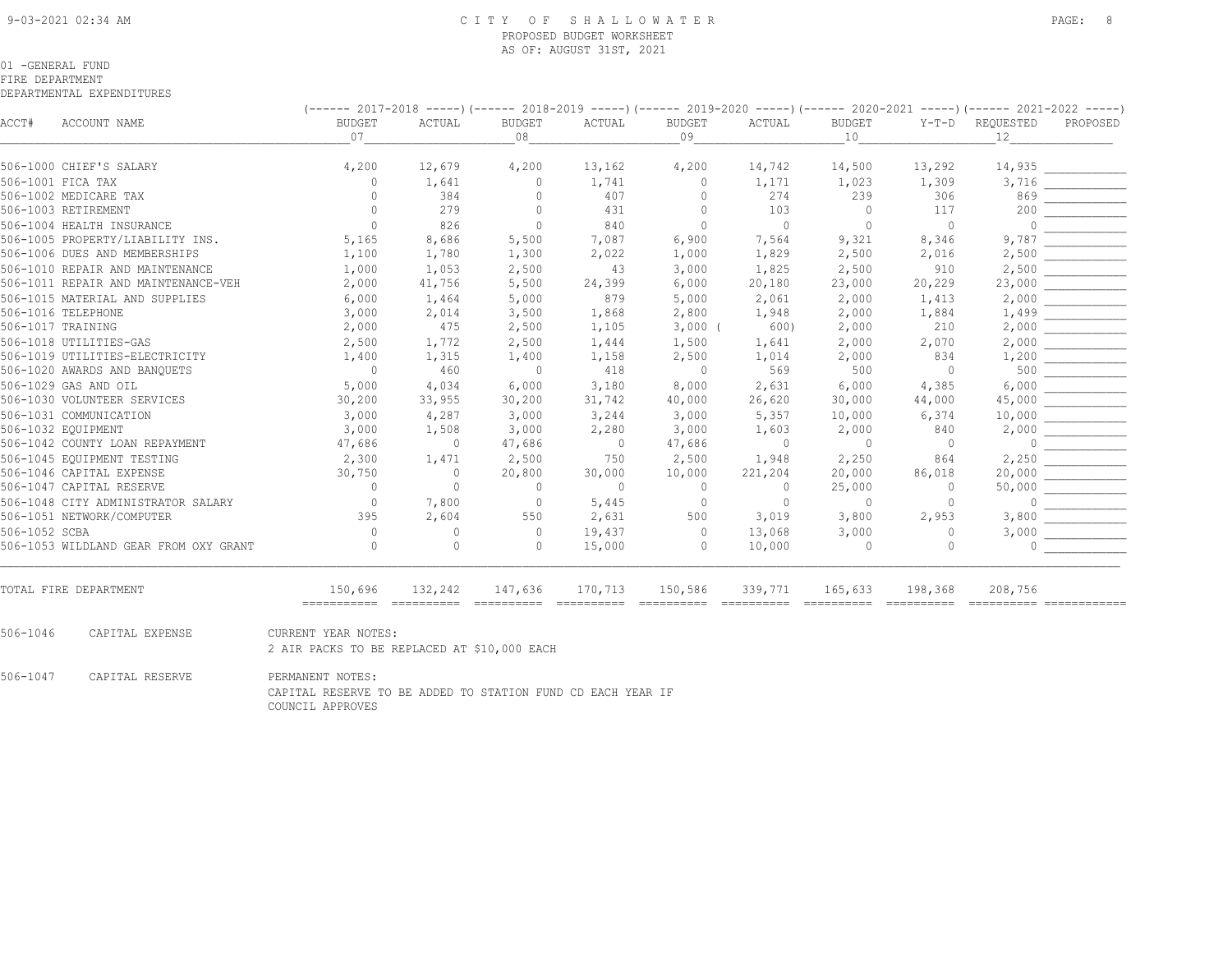#### 9-03-2021 02:34 AM C I T Y O F S H A L L O W A T E R PAGE: 9 PROPOSED BUDGET WORKSHEET AS OF: AUGUST 31ST, 2021

| ACCT#<br>ACCOUNT NAME                                          | <b>BUDGET</b><br>07 | ACTUAL      | BUDGET<br>08 | ACTUAL      | BUDGET<br>09 | ACTUAL | BUDGET      |             | Y-T-D REQUESTED | (------ 2017-2018 -----)(------ 2018-2019 -----)(------ 2019-2020 -----)(------ 2020-2021 -----)(------ 2021-2022 -----)<br>PROPOSED |
|----------------------------------------------------------------|---------------------|-------------|--------------|-------------|--------------|--------|-------------|-------------|-----------------|--------------------------------------------------------------------------------------------------------------------------------------|
| 507-1005 PROPERTY/LIABILTIY INS.<br>507-1034 DOG POUND EXPENSE | 1,100               | 48<br>2,147 | 1,500        | 63<br>2,806 | 2,500        | 2,528  | 70<br>3,000 | 69<br>2,113 | 3,000           |                                                                                                                                      |
| TOTAL DOG POUND                                                | 1,100<br>---------- | 2,195       | 1,500        | 2,868       | 2,500        | 2,595  | 3,070       | 2,181       | 3,073           |                                                                                                                                      |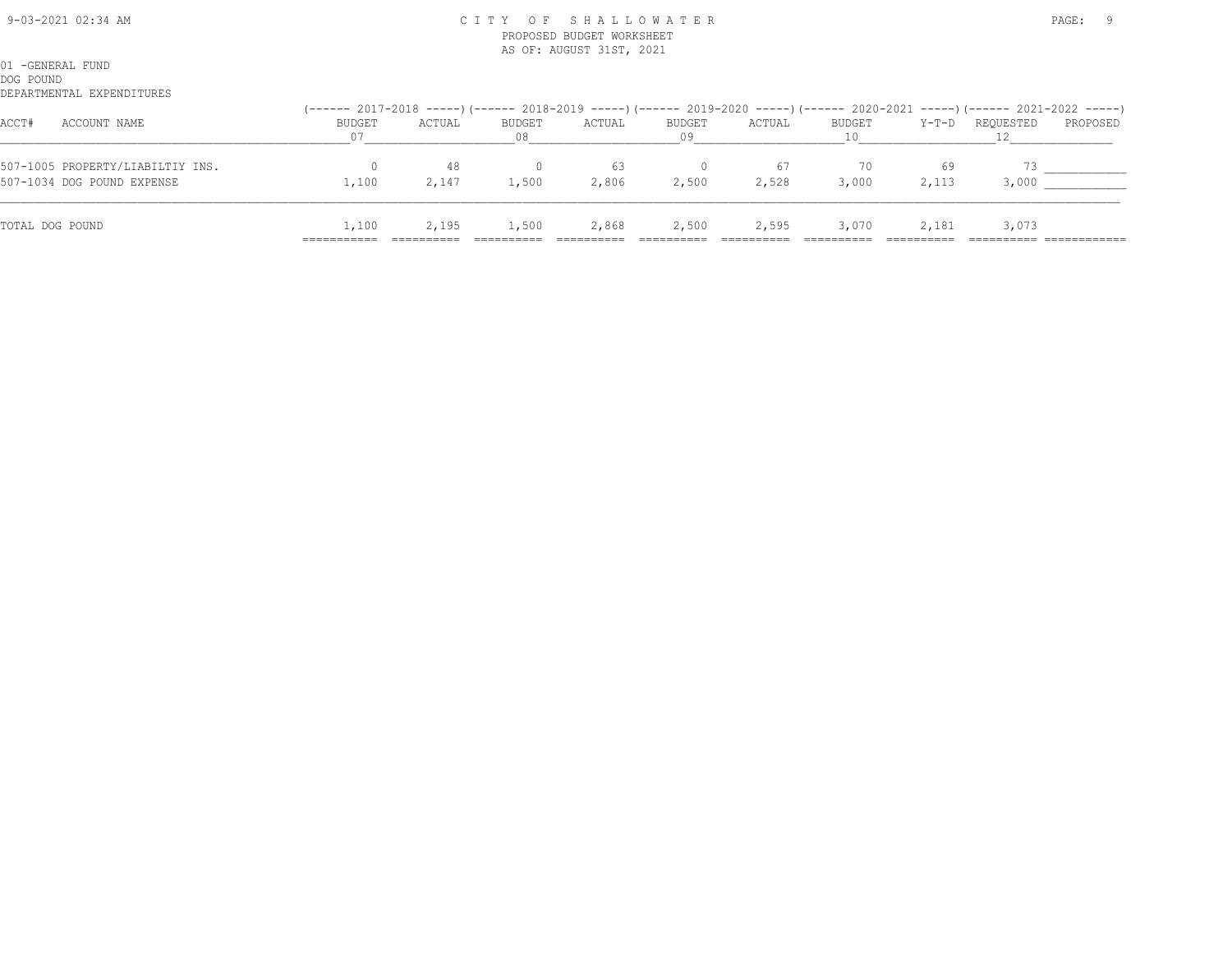#### 9-03-2021 02:34 AM C I T Y O F S H A L L O W A T E R PAGE: 10 PROPOSED BUDGET WORKSHEET AS OF: AUGUST 31ST, 2021

#### 01 -GENERAL FUND

POLICE DEPARTMENT DEPARTMENTAL EXPENDITURES

 (------ 2017-2018 -----)(------ 2018-2019 -----)(------ 2019-2020 -----)(------ 2020-2021 -----)(------ 2021-2022 -----) ACCT# ACCOUNT NAME BUDGET ACTUAL BUDGET ACTUAL BUDGET ACTUAL BUDGET Y-T-D REQUESTED PROPOSED  $07$  10  $08$  09  $10$  12 508-1000 SALARIES 165,921 216,788 166,066 206,993 178,751 215,179 210,325 243,114 253,221 \_\_\_\_\_\_\_\_\_\_\_\_ 508-1001 FICA TAX 10,287 13,768 10,296 12,855 11,172 12,861 13,040 15,073 15,700 \_\_\_\_\_\_\_\_\_\_\_\_ 508-1002 MEDICARE TAX 2,406 3,220 2,438 3,006 2,592 3,008 3,050 3,525 3,672 508-1003 RETIREMENT 8,064 7,979 8,270 9,035 8,928 9,738 9,990 10,322 12,509 508-1004 HEALTH INSURANCE 28,432 37,943 22,743 44,338 23,881 42,824 42,019 28,095 52,965 508-1005 PROPERTY/LIABILITY INS. 10,340 14,219 11,000 15,255 12,000 14,057 15,317 15,635 16,083 508-1006 DUES AND MEMBERSHIPS 450 0 450 0 400 28 500 35 500 \_\_\_\_\_\_\_\_\_\_\_\_ 508-1008 JANITORIAL 0 0 2,600 0 2,600 0 0 297 1,200 \_\_\_\_\_\_\_\_\_\_\_\_ 508-1009 POSTAGE 0 0 150 0 100 0 0 0 0 \_\_\_\_\_\_\_\_\_\_\_\_ 508-1010 REPAIR AND MAINTENANCE 1,600 2,413 1,500 1,261 2,000 912 3,000 592 3,000 508-1011 REPAIR AND MAINTENANCE-VEH 4,200 2,718 3,000 6,716 6,000 10,396 4,000 3,997 4,000 508-1014 OFFICE SUPPLIES 2,000 0 1,000 0 1,500 0 0 0 508-1015 MATERIAL AND SUPPLIES 3,500 1,201 3,000 1,574 3,500 2,468 1,800 1,130 1,800 508-1016 TELEPHONE 3,500 6,190 3,000 5,052 3,500 4,974 6,200 4,860 5,304 508-1017 TRAINING 3,500 1,866 3,000 2,532 4,500 2,173 4,500 2,049 4,000 \_\_\_\_\_\_\_\_\_\_\_\_ 508-1018 UTILITIES-GAS 2,000 1,235 2,200 1,037 1,500 1,075 1,200 1,119 1,200 \_\_\_\_\_\_\_\_\_\_\_\_ 508-1019 UTILITIES-ELECTRICITY 2,000 1,620 2,200 1,516 2,500 1,467 1,800 1,383 1,500 \_\_\_\_\_\_\_\_\_\_\_\_ 508-1029 GAS AND OIL 9,000 11,586 7,000 12,306 16,000 14,678 11,000 12,839 15,000 \_\_\_\_\_\_\_\_\_\_\_\_ 508-1031 COMMUNICATION 3,850 2,497 1,500 2,988 2,500 3,526 3,500 3,541 3,500 508-1032 EQUIPMENT 1,750 1,484 2,500 3,066 4,000 4,061 5,000 4,532 4,500 508-1029 GAS AND OLL<br>
508-1031 COMMUNICATION<br>
508-1032 EQUIPMENT<br>
508-1036 UNIFORMS/CLOTHING EXPENSE 2,200 706 2,500 1,133 2,500 445 1,200 1,260 1,200 1,200 1,200 508-1046 CAPITAL EXPENSE 6,900 37,525 30,500 38,879 30,000 44,740 0 1,501 0 \_\_\_\_\_\_\_\_\_\_\_\_ 508-1047 CAPITAL RESERVE 0 0 0 0 0 0 10,000 0 10,000 \_\_\_\_\_\_\_\_\_\_\_\_ 508-1048 CITY ADMINISTRATOR SALARY 0 7,800 0 6,669 0 0 0 0 0 508-1052 NETWORK/COMPUTER 0 2,557 500 762 500 2,022 3,500 14,277 20,000 508-1053 LONGEVITY BENEFIT 1,684 0 1,520 0 1,108 0 0 0 0 \_\_\_\_\_\_\_\_\_\_\_\_ 508-1054 VEHICLE ENFORCEMENT 750 0 750 0 200 348 500 0 500 \_\_\_\_\_\_\_\_\_\_\_\_ 508-1055 FEES-XPEDITER 750 500 750 500 500 500 1,250 0 0 \_\_\_\_\_\_\_\_\_\_\_\_ 508-1056 SEXUAL ASSAULT VICTIM FEES 0 0 0 0 0 2,000 0 2,000 508-1060 PRINCIPAL AND INTEREST 17,035 0 0 0 0 0 0 0 0 \_\_\_\_\_\_\_\_\_\_\_\_ TOTAL POLICE DEPARTMENT 292,119 375,815 290,434 377,473 322,731 391,479 354,691 369,177 433,354 =========== ========== ========== ========== ========== ========== ========== ========== ========== ============ 508-1047 CAPITAL RESERVE PERMANENT NOTES:

 REQUESTED TO PLACE \$10,000 IN CAPITAL RESERVE TO HELP PURCHASE CAPITAL EXPENSE ITEMS IN YEARS WHEN THEY ARE NOT GRANT ELEIGIBLE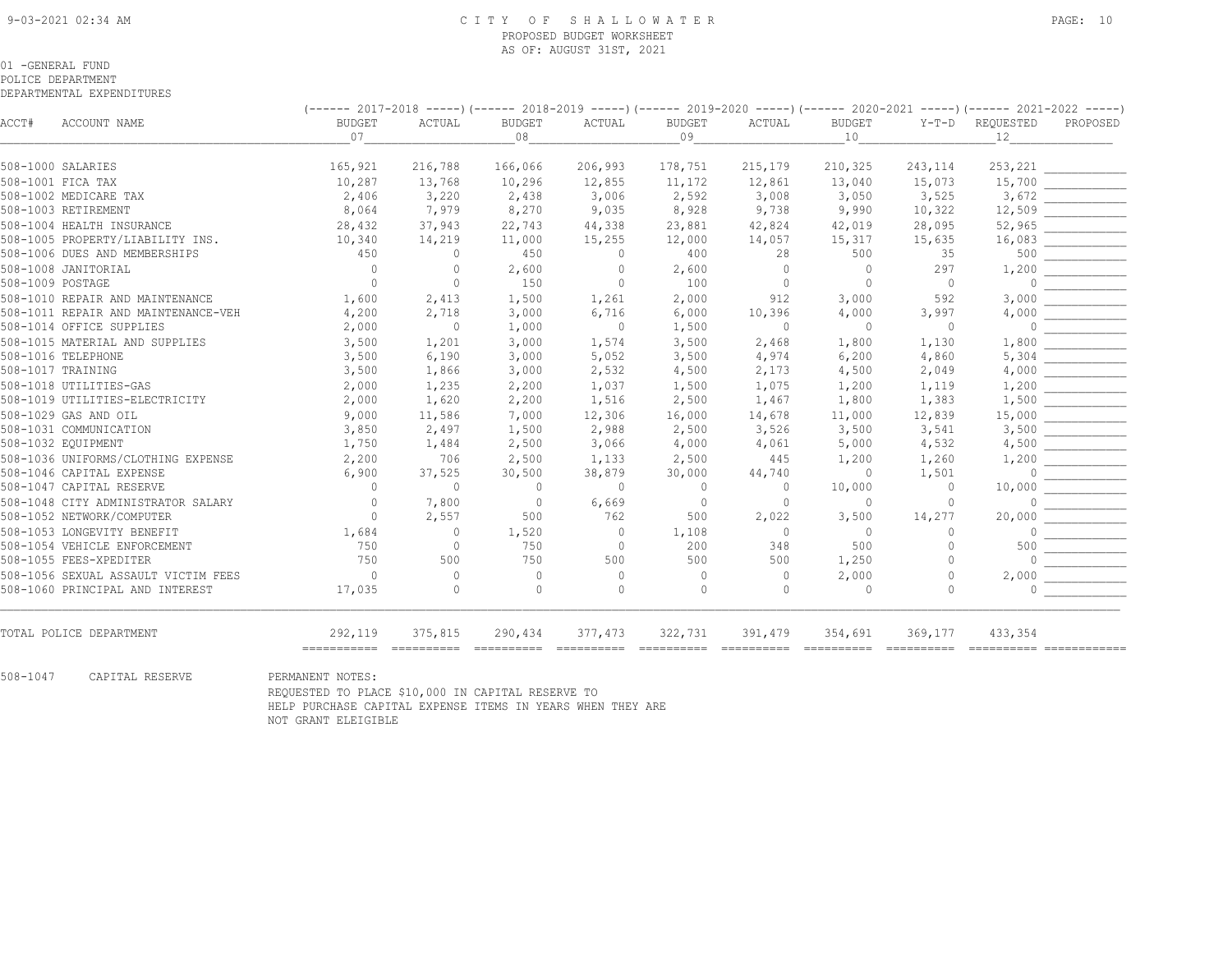#### 9-03-2021 02:34 AM C I T Y O F S H A L L O W A T E R PAGE: 11 PROPOSED BUDGET WORKSHEET AS OF: AUGUST 31ST, 2021

#### 01 -GENERAL FUND

#### STREET DEPARTMENT

|               |                                         | (------ 2017-2018 -----)(------ 2018-2019 -----)(------ 2019-2020 -----)(------ 2020-2021 -----)(------ 2021-2022 -----) |              |                     |                |                     |          |                     |          |                 |                         |  |  |
|---------------|-----------------------------------------|--------------------------------------------------------------------------------------------------------------------------|--------------|---------------------|----------------|---------------------|----------|---------------------|----------|-----------------|-------------------------|--|--|
| ACCT#         | ACCOUNT NAME                            | <b>BUDGET</b><br>07                                                                                                      | ACTUAL       | <b>BUDGET</b><br>08 | ACTUAL         | <b>BUDGET</b><br>09 | ACTUAL   | <b>BUDGET</b><br>10 | $Y-T-D$  | REQUESTED<br>12 | PROPOSED                |  |  |
|               |                                         |                                                                                                                          |              |                     |                |                     |          |                     |          |                 |                         |  |  |
|               | 509-1000 SALARIES                       |                                                                                                                          | 38,315       | $\Omega$            | 50,122         | 34,398              | 73,855   | 77,568              | 64,638   |                 | 67,448                  |  |  |
| 509-1001 FTCA |                                         |                                                                                                                          | 2,809        |                     | 3,283          | 2,150               | 4,486    | 4,809               | 4,008    | 4,182           |                         |  |  |
|               | 509-1002 MEDICARE                       |                                                                                                                          | 657          |                     | 768            | 499                 | 1,049    | 1,125               | 937      |                 |                         |  |  |
|               | 509-1003 RETIREMENT                     |                                                                                                                          | 1,621        |                     | 2,322          | 1,720               | 3,397    | 3,684               | 3,154    |                 | $4,182$<br>978<br>3,332 |  |  |
|               | 509-1004 HEALTH INSURANCE               |                                                                                                                          | 7,026        | $\Omega$            | 12,376         | 4,550               | 17,050   | 17,508              | 10,777   |                 |                         |  |  |
|               | 509-1005 PROPERTY/LIABILITY INS.        | 397                                                                                                                      | 1,150        | 1,000               | 4,175          | 2,000               | 856      | 898                 | 1,131    |                 |                         |  |  |
|               | 509-1010 REPAIR AND MAINTENANCE         | 45,000                                                                                                                   | 6,067        | 54,000              | 10,720         | 55,000              | 161,081  | 186,032             | 106,541  |                 | $\frac{17,655}{943}$    |  |  |
|               | 509-1011 REPAIR AND MAINTENANCE-VEH     | 500                                                                                                                      | 3,537        | 1,000               | 1,072          | 2,000               | 133      | 2,000               | 2,692    | 2,000           |                         |  |  |
|               | 509-1012 REPAIR AND MAINT. EQUIPMENT    | 500                                                                                                                      | 1,612        | 500                 | 4,557          | 750                 | 980      | 4,000               | $\Omega$ | 4,000           |                         |  |  |
|               | 509-1013 PEOPLES BANK STREET REPAIR LOA | $\overline{0}$                                                                                                           | 68,136       | $\bigcirc$          | 68,136         | $\overline{0}$      | 68,136   | 68,136              | 60,964   |                 |                         |  |  |
|               | 509-1015 MATERIAL AND SUPPLIES          | 6,000                                                                                                                    | 3,546        | 10,000              | 3,838          | 15,500              | 2,797    | 4,000               | 2,066    |                 |                         |  |  |
|               | 509-1029 GAS AND OIL                    | 2,500                                                                                                                    | 245          | 2,500               | $\overline{0}$ | 2,000               | 3,693    | 2,500               | 4,330    | 4,000           |                         |  |  |
|               | 509-1036 UNIFORMS                       | $\Omega$                                                                                                                 | $\mathbf{0}$ | 500                 | 118            | 750                 | 533      | 860                 | 1,147    | 900             | <u>.</u>                |  |  |
|               | 509-1038 STREET LIGHTS                  | 10,000                                                                                                                   | 13,653       | 10,000              | 12,146         | 11,000              | 14,914   | 16,000              | 17,247   |                 |                         |  |  |
|               | 509-1046 CAPITAL EXPENSE                | $\Omega$                                                                                                                 | 24,068       | 20,000              | 69,153         | 2,000               | 19,906   | 16,700              | 18,045   | 17,051          |                         |  |  |
|               | 509-1048 CITY ADMINISTRATOR SALARY      |                                                                                                                          | 7,800        |                     | 6,669          | $\circ$             | $\Omega$ | $\Omega$            | $\Omega$ |                 |                         |  |  |
|               | 509-1052 ENGINEERING                    |                                                                                                                          |              |                     | $\Omega$       | $\circ$             | 65,906   | 75,000              | 21,669   | 15,000          |                         |  |  |
|               | 509-1058 LONGEVITY BENEFIT              |                                                                                                                          |              |                     | $\bigcap$      | 1,076               | 0        |                     |          |                 |                         |  |  |
|               | TOTAL STREET DEPARTMENT                 | 64,897                                                                                                                   | 180,241      | 99,500              | 249,454        | 135,392             | 438,773  | 480,820             | 319,346  | 347,393         |                         |  |  |
|               |                                         |                                                                                                                          |              |                     |                |                     |          |                     |          |                 |                         |  |  |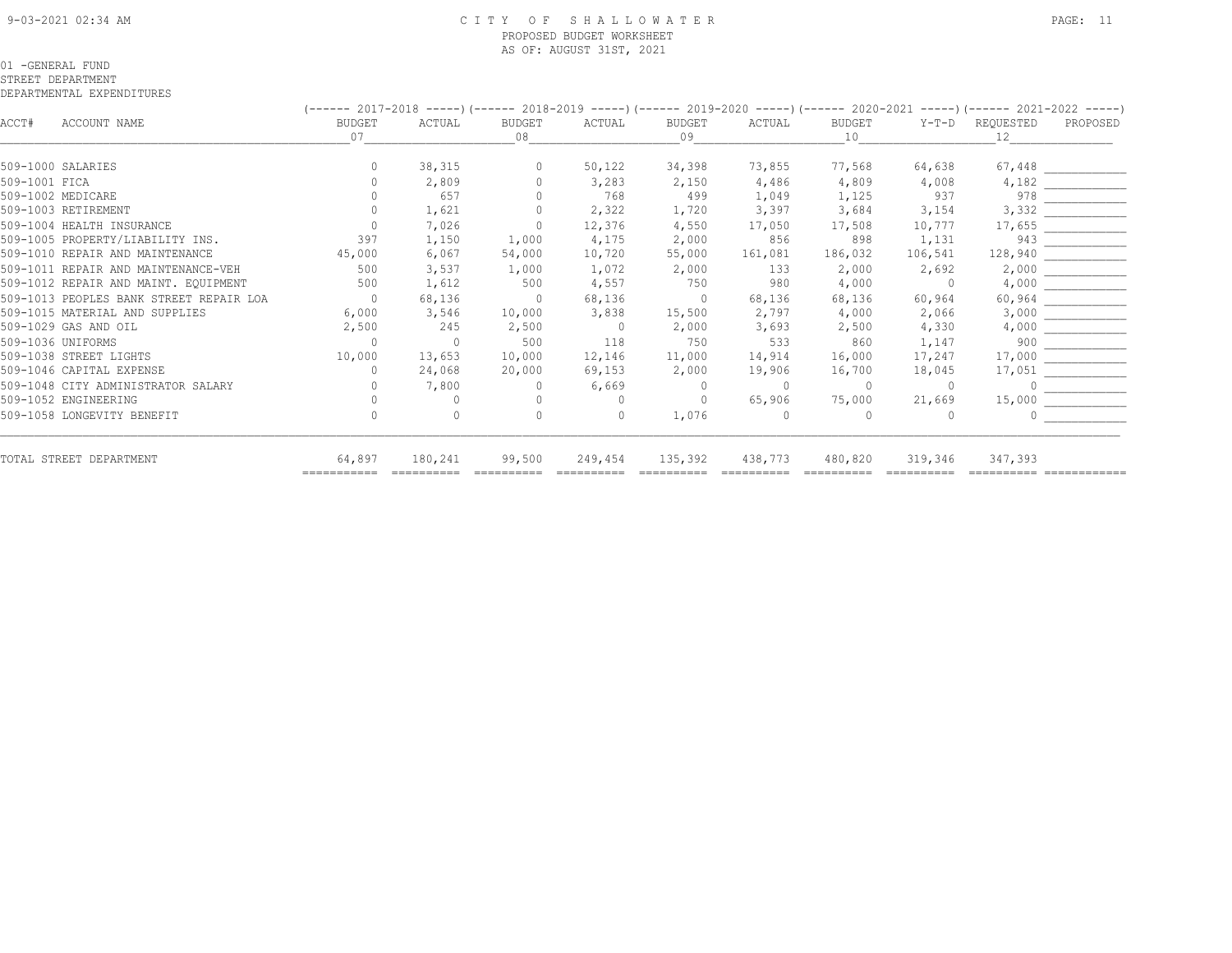#### 9-03-2021 02:34 AM C I T Y O F S H A L L O W A T E R PAGE: 12 PROPOSED BUDGET WORKSHEET AS OF: AUGUST 31ST, 2021

#### 01 -GENERAL FUND

BUILDING INSPECTION

|               |                                       | (------ 2017-2018 -----) (------ 2018-2019 -----) (------ 2019-2020 -----) (------ 2020-2021 -----) (------ 2021-2022 -----) |        |              |        |              |          |              |        |                 |          |
|---------------|---------------------------------------|------------------------------------------------------------------------------------------------------------------------------|--------|--------------|--------|--------------|----------|--------------|--------|-----------------|----------|
| ACCT#         | ACCOUNT NAME                          | BUDGET<br>07                                                                                                                 | ACTUAL | BUDGET<br>08 | ACTUAL | BUDGET<br>09 | ACTUAL   | BUDGET<br>10 | Y-T-D  | REQUESTED<br>12 | PROPOSED |
|               |                                       |                                                                                                                              |        |              |        |              |          |              |        |                 |          |
|               | 511-1000 SALARIES                     |                                                                                                                              |        |              |        |              | $\Omega$ | 8,160        |        |                 |          |
| 511-1001 FICA |                                       |                                                                                                                              | 265    |              | 122    |              | 518      | 506          | 302    |                 |          |
|               | 511-1002 MEDICARE                     |                                                                                                                              | 62     |              | 29     |              | 121      | 118          | 71     |                 |          |
|               | 511-1003 RETIREMENT                   |                                                                                                                              |        |              | 89     |              | 392      | 388          | 256    |                 |          |
|               | 511-1004 HEALTH INSURANCE             |                                                                                                                              | 363    |              | 423    |              | 146      | 1,751        | 87     |                 |          |
|               | 511-1015 MATERIAL AND SUPPLIES        | 500                                                                                                                          |        | 500          |        | 250          | 284      | 500          | 40     | 500             |          |
|               | 511-1016 SUBSTANDARD STRUCTURES       |                                                                                                                              |        |              |        |              | $\Omega$ | 20,000       |        | 20,000          |          |
|               | 511-1017 TRAINING                     | 150                                                                                                                          |        | 150          |        | 150          | 150      | 150          | 500    |                 |          |
|               | 511-1040 ELECTRICAL INSPECTIONS       | 700                                                                                                                          |        | 700          |        | 1,000        |          |              |        |                 |          |
|               | 511-1041 INSPECTIONS                  | 4,000                                                                                                                        | 23,938 | 4,000        | 13,350 | 5,000        | 34,275   | 27,500       | 57,125 | 65,000          |          |
|               | 511-1042 CODE ENFORCEMENT             |                                                                                                                              | 4,276  |              | 2,116  | 2,000        | 9,731    |              | 4,869  |                 |          |
|               | 511-1043 CODE ENFORCEMENT MOWING EXP. |                                                                                                                              |        |              | 220    |              |          |              |        |                 |          |
|               | TOTAL BUILDING INSPECTION             | 5,350                                                                                                                        | 28,974 | 5,350        | 16,348 | 8,400        | 45,617   | 59,072       | 63,250 | 85,500          |          |
|               |                                       | ===========                                                                                                                  |        |              |        |              |          |              |        |                 |          |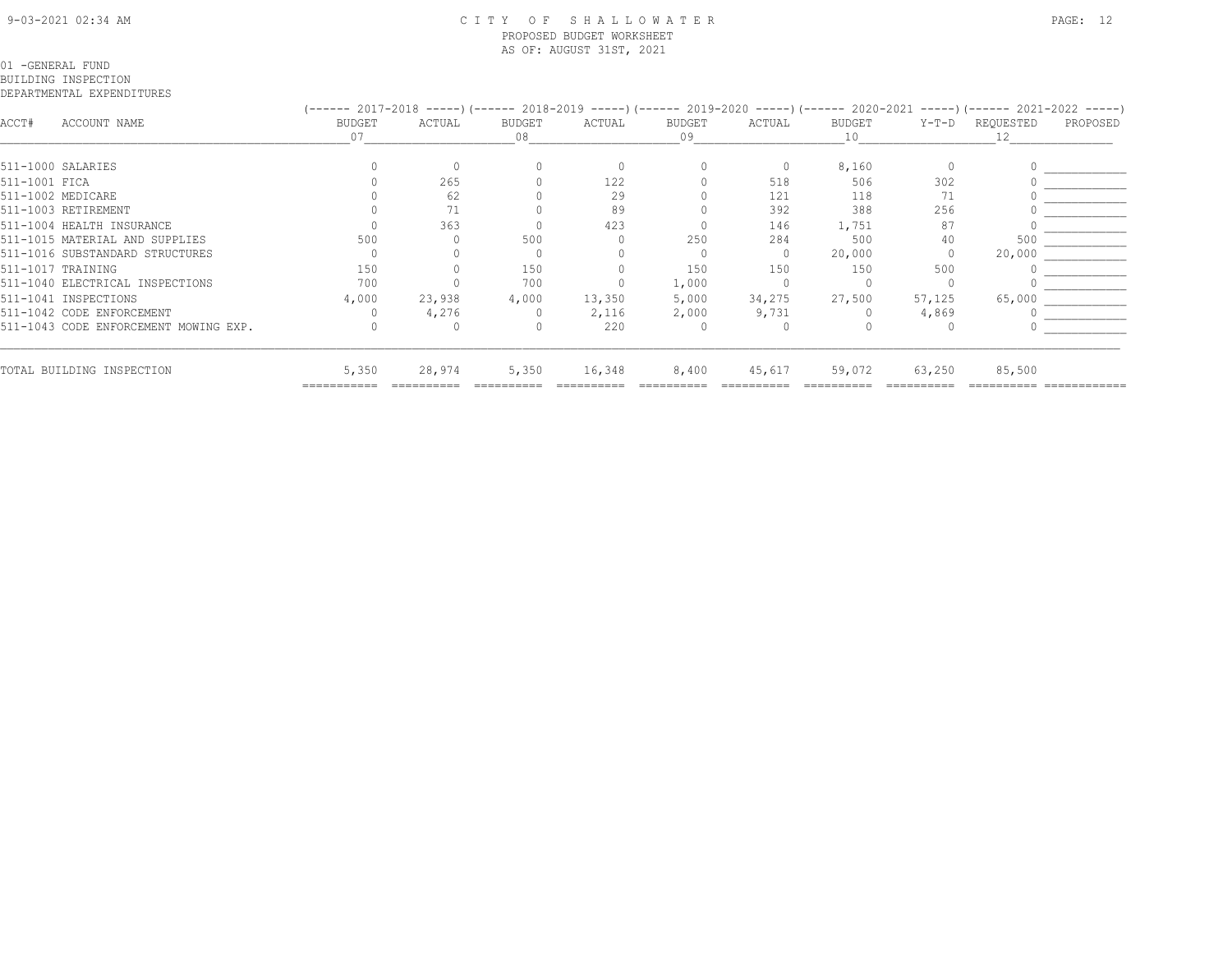#### 9-03-2021 02:34 AM C I T Y O F S H A L L O W A T E R PAGE: 13 PROPOSED BUDGET WORKSHEET AS OF: AUGUST 31ST, 2021

### 01 -GENERAL FUND

#### GARBAGE DEPARTMENT

|                  |                                     | (------ 2017-2018 -----)(------ 2018-2019 -----)(------ 2019-2020 -----)(------ 2020-2021 -----)(------ 2021-2022 -----)                                                                                                                                                                                                                                                                                                                                                                     |         |                        |                        |              |         |                       |                       |                                     |          |
|------------------|-------------------------------------|----------------------------------------------------------------------------------------------------------------------------------------------------------------------------------------------------------------------------------------------------------------------------------------------------------------------------------------------------------------------------------------------------------------------------------------------------------------------------------------------|---------|------------------------|------------------------|--------------|---------|-----------------------|-----------------------|-------------------------------------|----------|
| ACCT#            | ACCOUNT NAME                        | <b>BUDGET</b><br>07                                                                                                                                                                                                                                                                                                                                                                                                                                                                          | ACTUAL  | <b>BUDGET</b><br>08    | ACTUAL                 | BUDGET<br>09 | ACTUAL  | BUDGET<br>10          | $Y-T-D$               | REQUESTED<br>12.                    | PROPOSED |
|                  | 512-1000 SALARIES                   |                                                                                                                                                                                                                                                                                                                                                                                                                                                                                              |         |                        |                        |              |         |                       |                       |                                     |          |
|                  | 512-1001 FICA TAX                   |                                                                                                                                                                                                                                                                                                                                                                                                                                                                                              |         |                        |                        |              |         |                       |                       |                                     |          |
|                  | 512-1002 MEDICARE TAX               |                                                                                                                                                                                                                                                                                                                                                                                                                                                                                              |         |                        |                        |              |         |                       |                       |                                     |          |
|                  | 512-1003 RETIREMENT                 |                                                                                                                                                                                                                                                                                                                                                                                                                                                                                              |         |                        |                        |              |         |                       |                       |                                     |          |
|                  | 512-1004 HEALTH INSURANCE           |                                                                                                                                                                                                                                                                                                                                                                                                                                                                                              |         |                        |                        |              |         |                       |                       |                                     |          |
|                  | 512-1005 PROPERTY/LIABILITY INS.    | 1,437                                                                                                                                                                                                                                                                                                                                                                                                                                                                                        |         |                        |                        |              |         |                       |                       |                                     |          |
| 512-1008 AUDIT   |                                     | 4,500                                                                                                                                                                                                                                                                                                                                                                                                                                                                                        | 4,167   |                        | 4,167                  | 4,000        | 3,833   | 7,500                 | 7,500                 | 7,500                               |          |
| 512-1009 POSTAGE |                                     | 900                                                                                                                                                                                                                                                                                                                                                                                                                                                                                          | 1,184   |                        | 1,270                  | 700          | 1,310   | 1,400                 | 1,531                 | 1,600                               |          |
|                  | 512-1010 REPAIR AND MAINTENANCE     |                                                                                                                                                                                                                                                                                                                                                                                                                                                                                              |         |                        |                        | 750          |         |                       |                       |                                     |          |
|                  | 512-1011 REPAIR AND MAINTENANCE-VEH |                                                                                                                                                                                                                                                                                                                                                                                                                                                                                              |         |                        |                        | 750          |         |                       |                       |                                     |          |
|                  | 512-1014 OFFICE SUPPLIES            |                                                                                                                                                                                                                                                                                                                                                                                                                                                                                              |         |                        |                        |              |         |                       |                       |                                     |          |
|                  | 512-1015 MATERIAL AND SUPPLIES      | 100                                                                                                                                                                                                                                                                                                                                                                                                                                                                                          |         | 100                    |                        |              |         |                       |                       |                                     |          |
|                  | 512-1029 GAS AND OIL                |                                                                                                                                                                                                                                                                                                                                                                                                                                                                                              |         |                        |                        | 1,000        |         |                       |                       |                                     |          |
|                  | 512-1036 UNIFORMS/CLOTHING EXPENSE  |                                                                                                                                                                                                                                                                                                                                                                                                                                                                                              |         |                        |                        |              |         |                       |                       |                                     |          |
|                  | 512-1039 CHEMICALS                  | 100                                                                                                                                                                                                                                                                                                                                                                                                                                                                                          |         |                        |                        |              |         |                       |                       |                                     |          |
|                  | 512-1041 DUMP GROUND FEES           | 2,500                                                                                                                                                                                                                                                                                                                                                                                                                                                                                        | 3,114   | 2,500                  | 1,518                  | 2,500        | 806     | 1,500                 | 631                   | 1,500                               |          |
|                  | 512-1046 CAPITAL EXPENSE            |                                                                                                                                                                                                                                                                                                                                                                                                                                                                                              |         |                        |                        |              |         |                       |                       |                                     |          |
|                  | 512-1047 CAPITAL RESERVE            |                                                                                                                                                                                                                                                                                                                                                                                                                                                                                              |         |                        |                        |              |         |                       |                       |                                     |          |
|                  | 512-1048 CITY ADMINISTRATOR SALARY  |                                                                                                                                                                                                                                                                                                                                                                                                                                                                                              |         |                        |                        |              |         |                       |                       |                                     |          |
|                  | 512-1051 NETWORK/COMPUTER           |                                                                                                                                                                                                                                                                                                                                                                                                                                                                                              |         |                        |                        |              |         |                       |                       |                                     |          |
|                  | 512-1052 LONGEVITY BENEFIT          |                                                                                                                                                                                                                                                                                                                                                                                                                                                                                              |         |                        |                        |              |         |                       |                       |                                     |          |
|                  | 512-1059 GARBAGE CONTRACT PAYABLE   | 136,800                                                                                                                                                                                                                                                                                                                                                                                                                                                                                      | 168,772 | 152,320                | 196,676                | 230,000      | 181,437 | 205,000               | 163,267               | 205,000                             |          |
|                  | TOTAL GARBAGE DEPARTMENT            | 146,337<br>$\begin{tabular}{lllllllllllllll} \multicolumn{2}{l}{} & \multicolumn{2}{l}{} & \multicolumn{2}{l}{} & \multicolumn{2}{l}{} & \multicolumn{2}{l}{} & \multicolumn{2}{l}{} & \multicolumn{2}{l}{} & \multicolumn{2}{l}{} & \multicolumn{2}{l}{} & \multicolumn{2}{l}{} & \multicolumn{2}{l}{} & \multicolumn{2}{l}{} & \multicolumn{2}{l}{} & \multicolumn{2}{l}{} & \multicolumn{2}{l}{} & \multicolumn{2}{l}{} & \multicolumn{2}{l}{} & \multicolumn{2}{l}{} & \multicolumn{2}{$ | 177,236 | 154,920<br>----------- | 203,631<br>----------- | 239,700      | 187,386 | 215,400<br>========== | 172,929<br>========== | 215,600<br>----------- ------------ |          |
|                  |                                     |                                                                                                                                                                                                                                                                                                                                                                                                                                                                                              |         |                        |                        |              |         |                       |                       |                                     |          |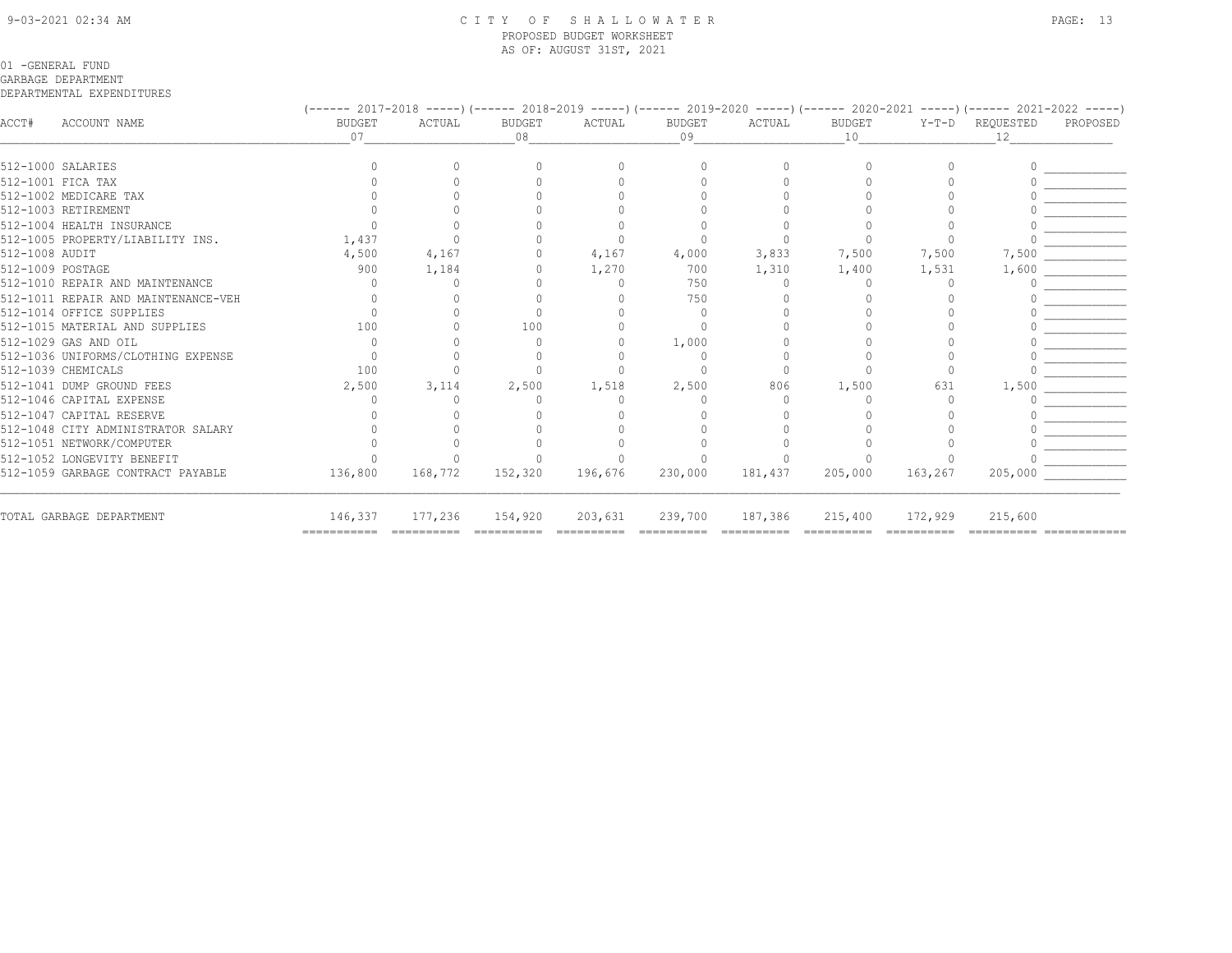#### 9-03-2021 02:34 AM C I T Y O F S H A L L O W A T E R PAGE: 14 PROPOSED BUDGET WORKSHEET AS OF: AUGUST 31ST, 2021

#### 01 -GENERAL FUND

#### FIRE MARSHALL

|                                    |        | (------ 2017-2018 -----) (------ 2018-2019 -----) (------ 2019-2020 -----) (------ 2020-2021 -----) (------ 2021-2022 -----) |        |        |        |        |        |        |           |          |  |  |
|------------------------------------|--------|------------------------------------------------------------------------------------------------------------------------------|--------|--------|--------|--------|--------|--------|-----------|----------|--|--|
| ACCOUNT NAME<br>ACCT#              | BUDGET | ACTUAL                                                                                                                       | BUDGET | ACTUAL | BUDGET | ACTUAL | BUDGET | Y-T-D  | REQUESTED | PROPOSED |  |  |
|                                    |        |                                                                                                                              | 08     |        | 09     |        |        |        |           |          |  |  |
| 513-1000 FIRE MARSHALL             | 2,100  | 3,600                                                                                                                        | 2,100  | 3,600  | 2,100  | 8,544  | 10,200 | 9,377  | 10,506    |          |  |  |
| 513-1001 FICA TAX                  |        |                                                                                                                              |        |        |        | 190    | 260    | 240    | 268       |          |  |  |
| 513-1002 MEDICARE TAX              |        |                                                                                                                              |        |        |        | 44     | 61     | 56     | 63        |          |  |  |
| 513-1003 RETIREMENT                |        |                                                                                                                              |        |        |        | 145    | 200    | 184    | 214       |          |  |  |
| 513-1015 MATERIAL AND SUPPLIES     | 500    |                                                                                                                              | 500    |        | 500    |        | 400    | 74     | 480       |          |  |  |
| 513-1016 TELEPHONE                 |        |                                                                                                                              |        |        |        |        |        | 132    | 480       |          |  |  |
| 513-1017 TRAINING                  | 1,000  |                                                                                                                              | 1,200  | 458    | 1,000  | 891    | 600    | 600    | 1,000     |          |  |  |
| 513-1031 COMMUNICATION             | 175    |                                                                                                                              | 175    |        | 175    |        |        |        |           |          |  |  |
| 513-1047 CITY ADMINISTRATOR SALARY |        |                                                                                                                              |        |        |        |        |        |        |           |          |  |  |
| TOTAL FIRE MARSHALL                | 3,775  | 3,600                                                                                                                        | 3,975  | 4,104  | 3,775  | 9,815  | 11,721 | 10,663 | 13,011    |          |  |  |
|                                    |        |                                                                                                                              |        |        |        |        |        |        |           |          |  |  |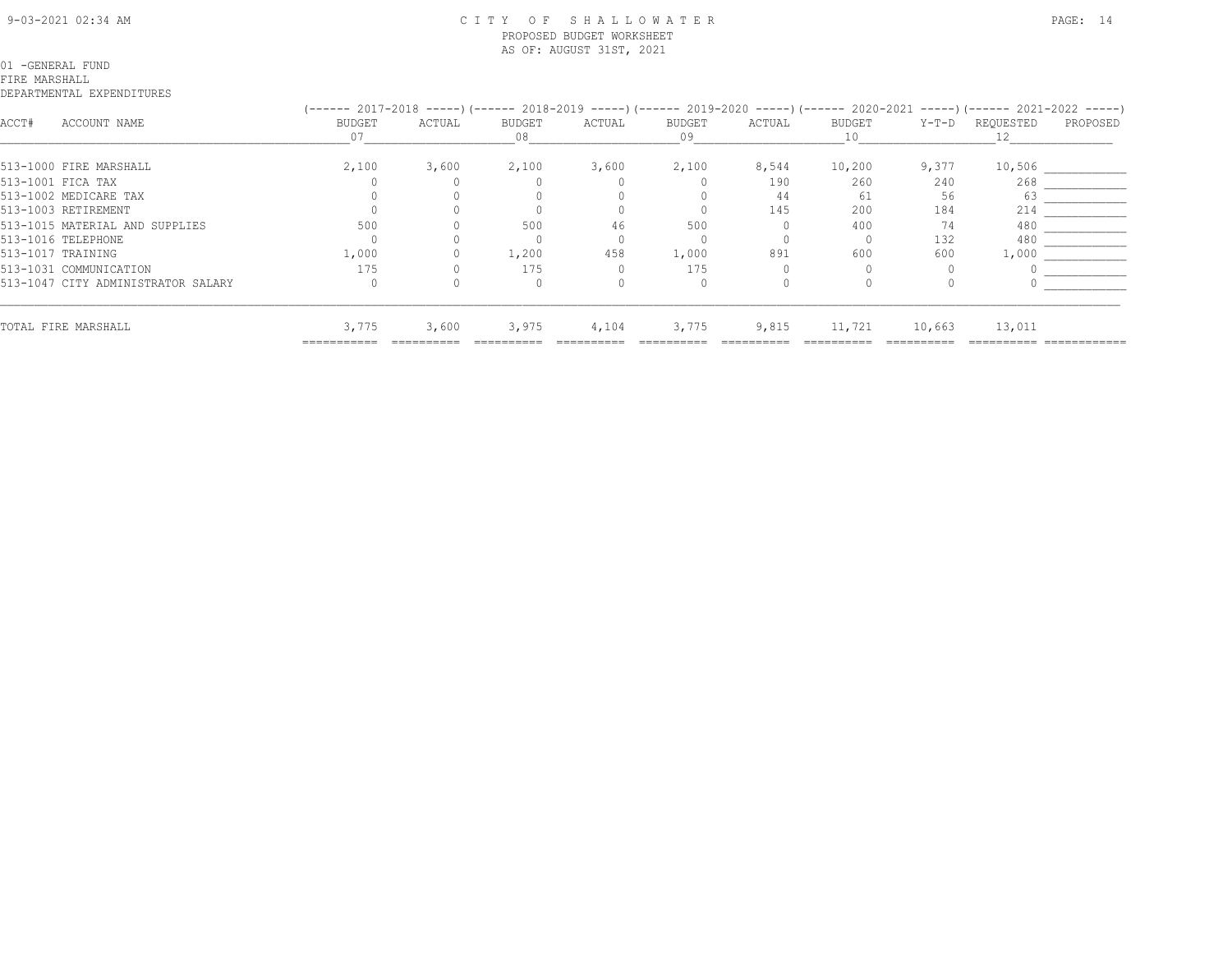#### 9-03-2021 02:34 AM C I T Y O F S H A L L O W A T E R PAGE: 15 PROPOSED BUDGET WORKSHEET AS OF: AUGUST 31ST, 2021

#### 01 -GENERAL FUND

EMERGENCY MANAGEMENT

#### DEPARTMENTAL EXPENDITURES

|               |                                    |              |          |                     |        |                     |           | (------ 2017-2018 -----)(------ 2018-2019 -----)(------ 2019-2020 -----)(------ 2020-2021 -----)(------ 2021-2022 -----) |         |                  |          |
|---------------|------------------------------------|--------------|----------|---------------------|--------|---------------------|-----------|--------------------------------------------------------------------------------------------------------------------------|---------|------------------|----------|
| ACCT#         | ACCOUNT NAME                       | BUDGET<br>07 | ACTUAL   | <b>BUDGET</b><br>08 | ACTUAL | <b>BUDGET</b><br>09 | ACTUAL    | <b>BUDGET</b><br>10                                                                                                      | $Y-T-D$ | REQUESTED<br>12. | PROPOSED |
|               |                                    |              |          |                     |        |                     |           |                                                                                                                          |         |                  |          |
|               | 514-1000 SALARIES                  |              | 4,264    |                     | 3,007  | 2,472               | 6,218     | 6,000                                                                                                                    | 5,500   | 6,180            |          |
| 514-1001 FICA |                                    |              | 483      |                     | 510    | $\bigcap$           | 372       | 372                                                                                                                      | 341     | 383              |          |
|               | 514-1002 MEDICARE                  |              | 113      |                     | 119    |                     | 87        | 87                                                                                                                       | 80      | 90               |          |
|               | 514-1003 RETIREMENT                |              | 279      |                     | 293    |                     |           |                                                                                                                          |         |                  |          |
|               | 514-1004 HEALTH INSURANCE          |              | 826      |                     | 632    | $\Omega$            |           |                                                                                                                          |         |                  |          |
|               | 514-1005 PROPERTY/LIABILITY INS.   | 200          | $\Omega$ | 500                 |        | 500                 |           | 1,100                                                                                                                    | 1,023   | 1,155            |          |
|               | 514-1010 REPAIR AND MAINTENANCE    | 1,500        | $\Omega$ | 2,000               | 215    | 350                 | 393       | 500                                                                                                                      |         | 500              |          |
|               | 514-1014 OFFICE SUPPLIES           | 350          | 248      | 350                 | 165    | 750                 | 506       | - 0                                                                                                                      |         |                  |          |
|               | 514-1016 TELEPHONES                | 750          | $\Omega$ | 750                 |        | 250                 |           | 2,000                                                                                                                    | 86      | 808              |          |
|               | 514-1017 TRAINING                  | 3,450        | 1,752    | 3,500               | 1,648  | 2,500               |           | 2,500                                                                                                                    |         | 2,500            |          |
|               | 514-1018 UTILITIES-GAS             | 250          | $\Omega$ | 250                 |        | 250                 |           |                                                                                                                          |         |                  |          |
|               | 514-1019 UTILITIES-ELECTRICITY     | 250          |          | 250                 |        | 250                 |           |                                                                                                                          |         |                  |          |
|               | 514-1031 COMMUNICATION             | 2,000        | 2,497    |                     | 2,988  | 2,500               | 2,988     | 3,000                                                                                                                    | 3,621   | 3,000            |          |
|               | 514-1032 EOUIPMENT                 |              |          |                     |        | $\Omega$            | 3,013     | 1,000                                                                                                                    | 600     | 1,000            |          |
|               | 514-1046 CAPITAL EXPENSE           |              |          |                     | 3,300  |                     | 4,454     | 15,000                                                                                                                   | 18,175  | 30,000           |          |
|               | 514-1047 CAPITAL RESERVE           |              |          |                     |        |                     | $\bigcap$ | 500                                                                                                                      |         | 1,000            |          |
|               | 514-1048 CITY ADMINISTRATOR SALARY |              | 7,800    |                     | 6,821  |                     |           |                                                                                                                          |         |                  |          |
|               | 514-1051 NETWORK/COMPUTER          |              | $\Omega$ |                     |        | $\Omega$            | 438       |                                                                                                                          |         |                  |          |
|               | TOTAL EMERGENCY MANAGEMENT         | 8,750        | 18,261   | 7,600               | 19,698 | 9,822               | 18,469    | 32,059                                                                                                                   | 29,426  | 46,616           |          |

514-1046 CAPITAL EXPENSE PERMANENT NOTES:

NEW STORM SIREN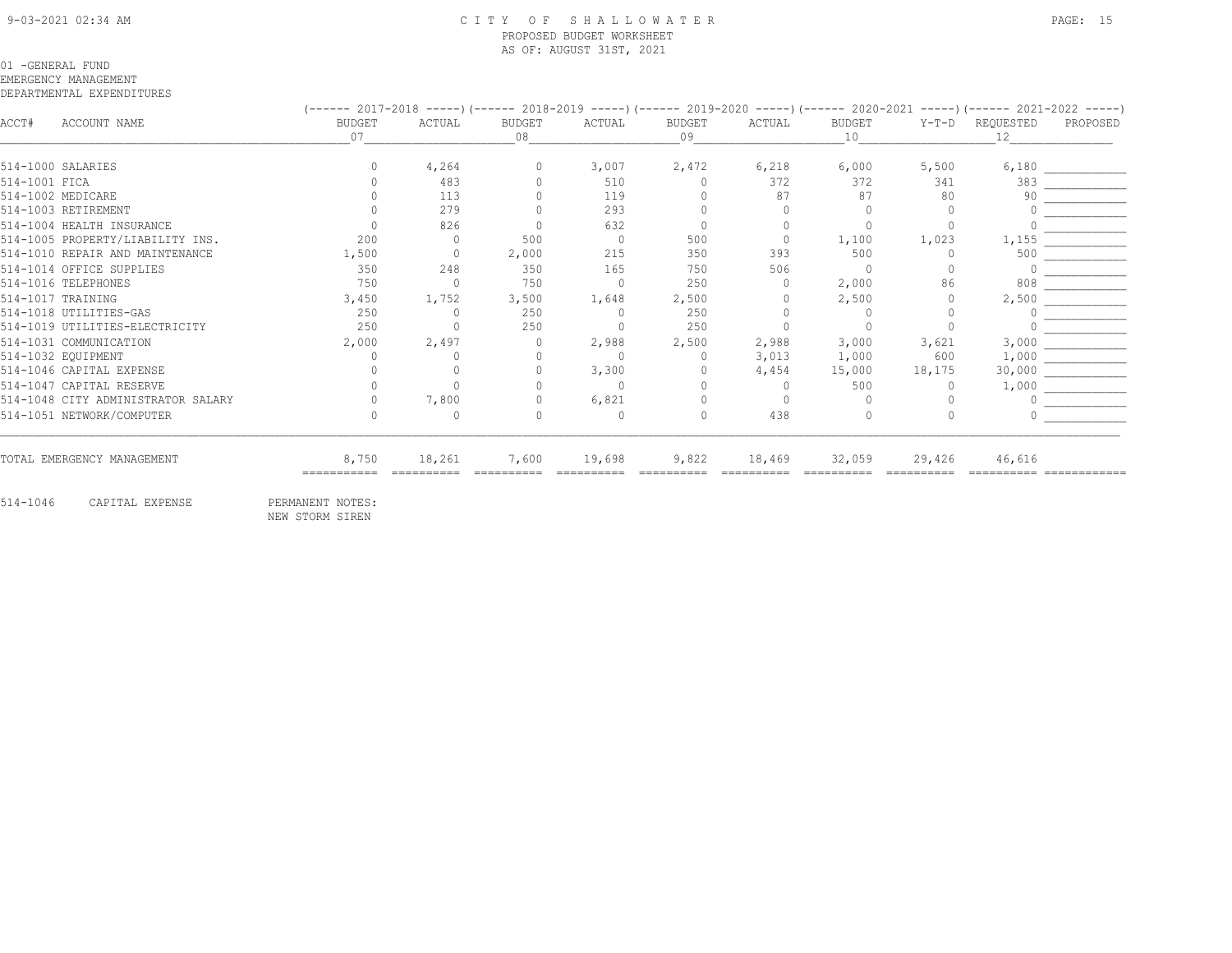#### 9-03-2021 02:34 AM C I T Y O F S H A L L O W A T E R PAGE: 16 PROPOSED BUDGET WORKSHEET AS OF: AUGUST 31ST, 2021

#### 01 -GENERAL FUND

#### ISO

DEPARTMENTAL EXPENDITURES

|           |                                    |                       |                     |                     |                               |                     |                       |              |                       | (------ 2017-2018 -----)(------ 2018-2019 -----)(------ 2019-2020 -----)(------ 2020-2021 -----)(------ 2021-2022 -----) |          |
|-----------|------------------------------------|-----------------------|---------------------|---------------------|-------------------------------|---------------------|-----------------------|--------------|-----------------------|--------------------------------------------------------------------------------------------------------------------------|----------|
| ACCT#     | ACCOUNT NAME                       | <b>BUDGET</b><br>07   | ACTUAL              | <b>BUDGET</b><br>08 | ACTUAL                        | <b>BUDGET</b><br>09 | ACTUAL                | BUDGET<br>10 |                       | Y-T-D REQUESTED<br>12                                                                                                    | PROPOSED |
|           | 515-1000 SALARIES                  |                       | 6,670               |                     | 5,606                         | $\Omega$            | 5,819                 | 8,000        | 5,794                 | 8,000                                                                                                                    |          |
|           | 515-1001 FICA TAX                  |                       | 893                 |                     | 844                           |                     | 361                   | 496          | 359                   | 496                                                                                                                      |          |
|           | 515-1002 MEDICARE TAX              |                       | 209                 |                     | 197                           |                     | 84                    | 116          | 84                    | 116                                                                                                                      |          |
|           | 515-1003 RETIREMENT                |                       | 279                 |                     | 294                           |                     |                       |              |                       |                                                                                                                          |          |
|           | 515-1004 HEALTH INS                |                       | 826                 |                     | 632                           |                     |                       |              |                       |                                                                                                                          |          |
|           | 515-1005 PROPERTY/LAIBAILITY INS.  |                       | 510                 |                     | 1,299                         |                     | 1,317                 | 1,398        | 1,345                 | 1,468                                                                                                                    |          |
|           | 515-1010 REPAIR AND MAINTENANCE    |                       | 2,073               |                     | 1,609                         |                     | 1,970                 | 2,000        | 3,744                 | 5,375                                                                                                                    |          |
|           | 515-1015 MATERIAL AND SUPPLIES     |                       | 5,038               |                     | 1,950                         |                     | 3,474                 | 3,500        | 8,273                 | 4,000                                                                                                                    |          |
|           | 515-1016 TELEPHONE                 |                       | 2,262               |                     | 2,282                         |                     | 2,323                 | 2,000        | 2,325                 | 269                                                                                                                      |          |
|           | 515-1019 UTILIITES-ELECTRICITY     |                       | 2,997               |                     | 3,405                         |                     | 3,118                 | 3,500        | 1,949                 | 3,500                                                                                                                    |          |
|           | 515-1028 PARK EXPENSE              |                       |                     |                     | $\overline{0}$                |                     | $\circ$               | - 0          | $\Omega$              |                                                                                                                          |          |
|           | 515-1046 CAPITAL EXPENSE           |                       | 204,312             |                     | 58,237                        |                     | 500                   | 2,000        | 10,925                | 10,000                                                                                                                   |          |
|           | 515-1048 CITY ADMINISTRATOR SALARY |                       | 7,807               |                     | 6,675                         | 0                   | $\Omega$              |              |                       |                                                                                                                          |          |
| TOTAL ISO |                                    | $\Omega$              | 233,876             |                     | 83,031                        | $\circ$             | 18,967                | 23,010       | 34,798                | 33,224                                                                                                                   |          |
|           |                                    |                       |                     |                     |                               |                     |                       |              |                       |                                                                                                                          |          |
|           | TOTAL EXPENDITURES                 |                       | 1,002,942 1,731,801 |                     | 1,079,066 1,733,625 1,318,819 |                     | 2,091,447             | 2, 117, 957  | 1,942,510             | 2,317,008                                                                                                                |          |
|           | REVENUE OVER/(UNDER) EXPENDITURES  | 8,362)<br>----------- | 461,898 (           | 924)                | ==========<br>360,872         | 5,181               | 309,525<br>========== | essessesse   | 932,218<br>essessesse |                                                                                                                          |          |
|           |                                    |                       |                     |                     |                               |                     |                       |              |                       |                                                                                                                          |          |

\*\*\* END OF REPORT \*\*\*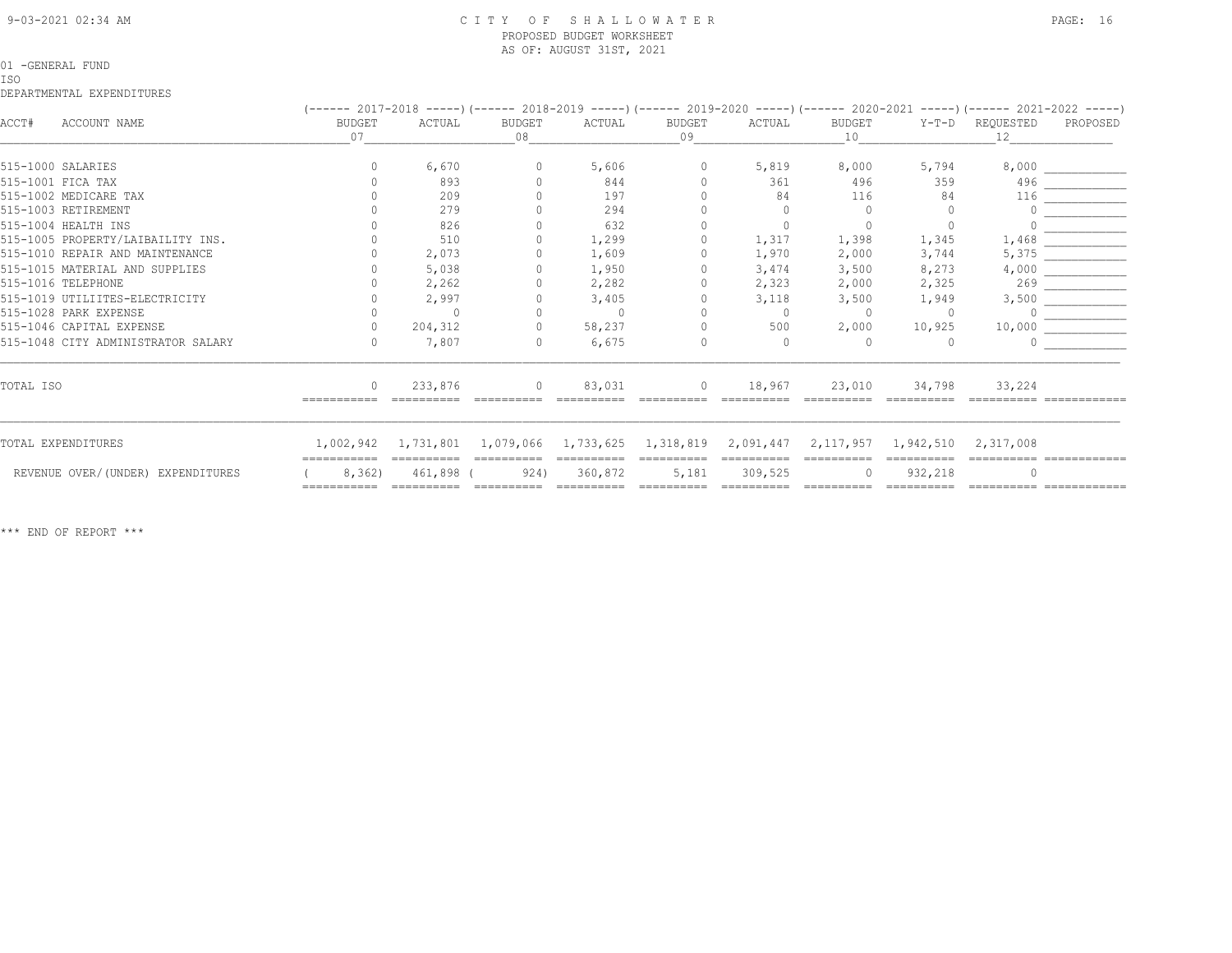#### 9-03-2021 02:34 AM C I T Y O F S H A L L O W A T E R PAGE: 1 PROPOSED BUDGET WORKSHEET AS OF: AUGUST 31ST, 2021

# 02 -UTILITY FUND

|                                      |                        |                      |              |                                                                                                                                 |              |         |              |         | $(---- 2017-2018 --- -)$ $(---- 2018-2019 --- -)$ $(---- 2019-2020 --- -)$ $(---- 2020-2021 --- -)$ $(---- 2021-2022 --- -)$ |          |
|--------------------------------------|------------------------|----------------------|--------------|---------------------------------------------------------------------------------------------------------------------------------|--------------|---------|--------------|---------|------------------------------------------------------------------------------------------------------------------------------|----------|
| ACCOUNT NAME<br>ACCT#                | BUDGET<br>07           | ACTUAL               | BUDGET<br>08 | ACTUAL                                                                                                                          | BUDGET<br>09 | ACTUAL  | BUDGET<br>10 |         | Y-T-D REQUESTED<br>12                                                                                                        | PROPOSED |
| REVENUE SUMMARY                      |                        |                      |              |                                                                                                                                 |              |         |              |         |                                                                                                                              |          |
| ALL REVENUE                          | 598,650                |                      |              | $\underline{1,671,355}$ 609,650 1,674,950 719,650 2,524,516 2,021,045 1,990,378 2,107,860                                       |              |         |              |         |                                                                                                                              |          |
| TOTAL REVENUE                        | 598,650<br>=========== | 1,671,355            |              | 609,650  1,674,950  719,650  2,524,516  2,021,045  1,990,378                                                                    |              |         |              |         | 2,107,860                                                                                                                    |          |
| EXPENDITURES                         |                        |                      |              |                                                                                                                                 |              |         |              |         |                                                                                                                              |          |
| WATER DEPARTMENT<br>SEWER DEPARTMENT | 460,881<br>131,235     | 1,128,481<br>177,722 | 151,574      | $446,699$ 1,326,790 634,675 1,451,922 1,757,700 1,326,943 1,759,239<br>$\frac{177.359}{261.359}$ 82.243 211.759 263.344 247.998 |              |         |              |         | $-348,621$ $-$                                                                                                               |          |
| TOTAL EXPENDITURES                   | 592,116                | 1,306,202            |              | 598,274  1,504,149  716,918  1,663,681  2,021,045  1,574,941                                                                    |              |         |              |         | 2,107,860                                                                                                                    |          |
| REVENUES OVER/(UNDER) EXPENDITURES   | 6,534                  | 365,153              | 11,377       | 170,801                                                                                                                         | 2,732        | 860,835 | $\circ$      | 415,438 |                                                                                                                              |          |

=========== ========== ========== ========== ========== ========== ========== ========== ========== ============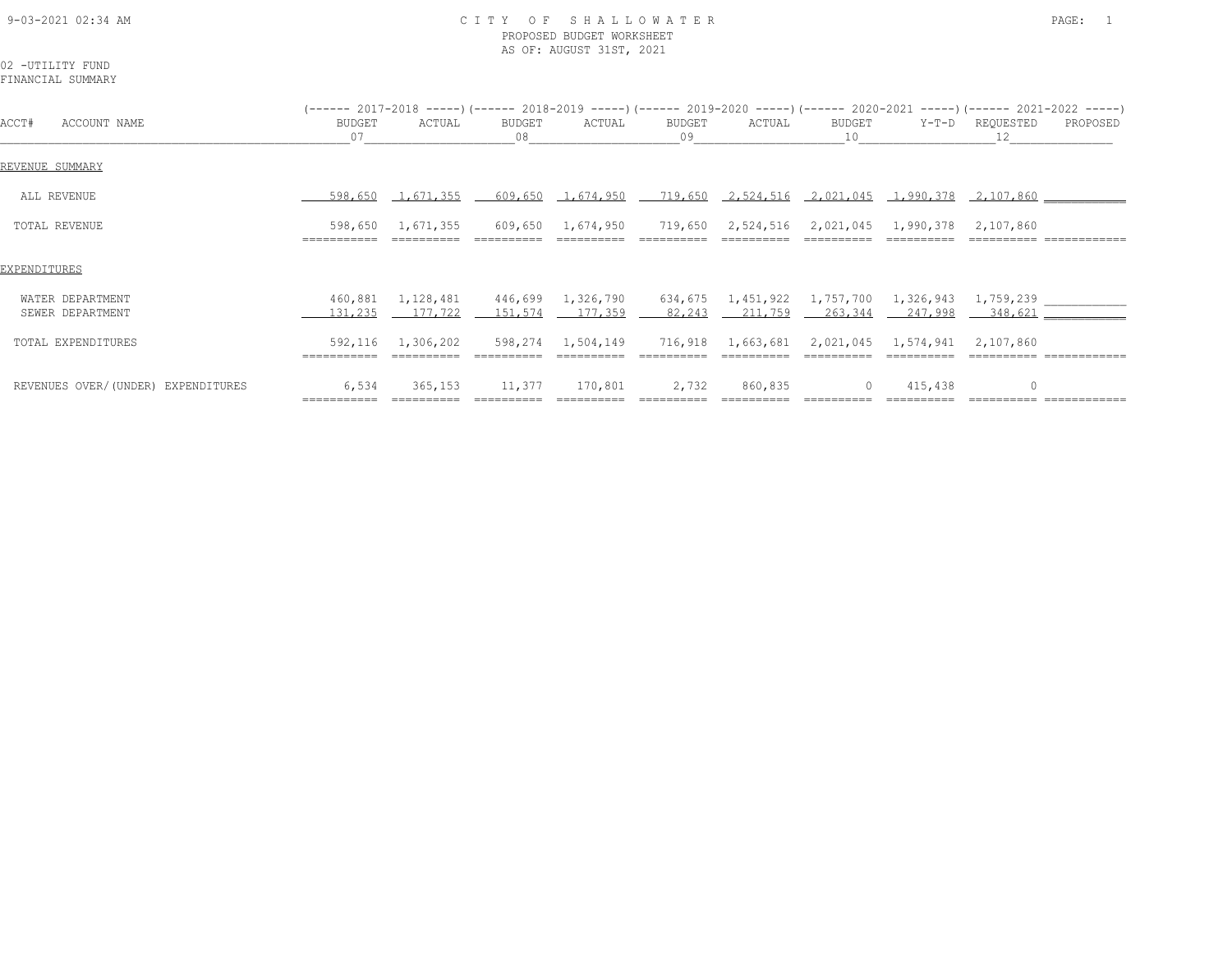#### 9-03-2021 02:34 AM C I T Y O F S H A L L O W A T E R PAGE: 2 PROPOSED BUDGET WORKSHEET AS OF: AUGUST 31ST, 2021

02 -UTILITY FUND

REVENUES

| ACCT#       | ACCOUNT NAME                   | <b>BUDGET</b><br>07 | ACTUAL         | <b>BUDGET</b><br>08 | ACTUAL         | <b>BUDGET</b><br>09 | ACTUAL         | <b>BUDGET</b><br>10                     | $Y-T-D$                  | REQUESTED<br>12 | PROPOSED                                                                                                                                                                                                                                                                                                                                            |
|-------------|--------------------------------|---------------------|----------------|---------------------|----------------|---------------------|----------------|-----------------------------------------|--------------------------|-----------------|-----------------------------------------------------------------------------------------------------------------------------------------------------------------------------------------------------------------------------------------------------------------------------------------------------------------------------------------------------|
|             |                                |                     |                |                     |                |                     |                |                                         |                          |                 |                                                                                                                                                                                                                                                                                                                                                     |
| ALL REVENUE |                                |                     |                |                     |                |                     |                |                                         |                          |                 |                                                                                                                                                                                                                                                                                                                                                     |
|             | 4000 MISCELLANEOUS REVENUES    | 3,000               | 6,598          | 4,000               | 4,975          | 4,000               | 10,238         | 3,000                                   | 2,477                    | 3,000           |                                                                                                                                                                                                                                                                                                                                                     |
| 4001        | SALE OF EQUIPMENT              | $\overline{0}$      | $\Omega$       | $\bigcirc$          | $\overline{0}$ | $\overline{0}$      | 2,000          | $\circ$                                 | $\overline{\phantom{0}}$ | $\Omega$        |                                                                                                                                                                                                                                                                                                                                                     |
| 4002        | INTEREST INCOME                | 4,000               | 14,014         | 4,000               | 11,979         | 4,000               | 17,789         | 10,000                                  | 4,700                    | 5,000           |                                                                                                                                                                                                                                                                                                                                                     |
| 4003        | RETURNED CHECKS                | 150                 | $\Omega$       | 150                 | $\overline{0}$ | 150                 | $\Omega$       | $\Omega$                                | $\overline{0}$           |                 | $\begin{tabular}{c} 0 & \rule{3cm}{0.15cm} \rule{2.2cm}{0.15cm} \rule{2.2cm}{0.15cm} \rule{2.2cm}{0.15cm} \rule{2.2cm}{0.15cm} \rule{2.2cm}{0.15cm} \rule{2.2cm}{0.15cm} \rule{2.2cm}{0.15cm} \rule{2.2cm}{0.15cm} \rule{2.2cm}{0.15cm} \rule{2.2cm}{0.15cm} \rule{2.2cm}{0.15cm} \rule{2.2cm}{0.15cm} \rule{2.2cm}{0.15cm} \rule{2.2cm}{0.15cm} \$ |
| 4004        | WATER REVEUNES                 | 390,000             | 669,711        | 395,000             | 603,945        | 460,000             | 737,765        | 633,695                                 | 647,066                  |                 |                                                                                                                                                                                                                                                                                                                                                     |
| 4005        | TAPPING REVENUES               | 3,500               | 12,250         | 3,500               | 11,850         | 3,500               | 51,700         | 27,000                                  | 57,234                   | 36,000          |                                                                                                                                                                                                                                                                                                                                                     |
| 4006        | PENALTY REVENUE                | 15,000              | 41,376         | 15,000              | 36,294         | 15,000              | 39,653         | 40,000                                  | 41,252                   | 40,000          |                                                                                                                                                                                                                                                                                                                                                     |
| 4007        | MISCELLANEOUS REVENUES         | 1,000               | $\overline{0}$ | 1,000               | $\overline{0}$ | 1,000               | $\overline{0}$ | $\overline{0}$                          | $\overline{0}$           | $\circ$         |                                                                                                                                                                                                                                                                                                                                                     |
| 4008        | LUBBOCK WATER                  | $\mathbf{0}$        | 312,429        | $\circ$             | 319,810        | $\circ$             | 322,453        | 331,500                                 | 320,088                  | 366,600         |                                                                                                                                                                                                                                                                                                                                                     |
| 4009        | <b>BOND</b>                    | $\Omega$            | 241,261        | $\circ$             | 257,388        | $\circ$             | 370,920        | 539,100                                 | 369,474                  | 403,260         |                                                                                                                                                                                                                                                                                                                                                     |
| 4010        | <b>BULK WATER</b>              |                     | 2,464          | $\Omega$            | 4,115          | $0-1$               | 872)           | 3,000                                   | 1,281                    | 1,500           |                                                                                                                                                                                                                                                                                                                                                     |
| 4011        | PROPERTY TAX/BOND              | $\Omega$            | 100,000        | $\Omega$            | 100,000        | $\Omega$            | 140,000        | 140,000                                 | 140,000                  | 140,000         |                                                                                                                                                                                                                                                                                                                                                     |
| 4012        | INSURANCE PROCEEDS             |                     | $\Omega$       | $\Omega$            | 1,072          | $\Omega$            | 12,186         | $\Omega$                                | $\sim$ 0                 |                 |                                                                                                                                                                                                                                                                                                                                                     |
| 4013        | SALE OF LAND                   |                     | $\Omega$       | $\bigcap$           | 58,817         |                     | $\circ$        | $\Omega$                                | 108,380                  |                 |                                                                                                                                                                                                                                                                                                                                                     |
| 4014        | CSI INSPECTION FEES            |                     | 1,350          | $\bigcap$           | 900            |                     | 3,600          | 2,250                                   | 2,700                    | 3,000           |                                                                                                                                                                                                                                                                                                                                                     |
| 4015        | TWDB LOAN FORGIVENESS PROCEEDS |                     | $\Omega$       | $\cap$              | $\circ$        |                     | $\Omega$       | $\Omega$                                |                          |                 |                                                                                                                                                                                                                                                                                                                                                     |
| 4100        | POOL IMPROVEMENT REVENUES      |                     |                | $\bigcap$           | $\circ$        |                     |                |                                         |                          |                 |                                                                                                                                                                                                                                                                                                                                                     |
| 4120        | GARBAGE REVENUE A/R            |                     | $\cap$         | $\cap$              | $\Omega$       |                     |                |                                         |                          |                 |                                                                                                                                                                                                                                                                                                                                                     |
| 4121        | GARBAGE REVENUE TAX            |                     | $\cap$         | $\Omega$            | $\Omega$       |                     | $\Omega$       | $\Omega$                                |                          |                 |                                                                                                                                                                                                                                                                                                                                                     |
| 4200        | SEWER REVENUES                 | 180,000             | 254,805        | 185,000             | 253,938        | 230,000             | 264,854        | 260,000                                 | 251,319                  |                 |                                                                                                                                                                                                                                                                                                                                                     |
| 4201        | TAPPING REVENUES               | 2,000               | 8,625          | 2,000               | 9,750          | 2,000               | 28,000         | 7,500                                   | 23,125                   |                 |                                                                                                                                                                                                                                                                                                                                                     |
| 4202        | CATHOLIC CHURCH SEWER LINE REP | $\Omega$            | $\Omega$       | $\bigcap$           | $\Omega$       | $\cap$              | $\Omega$       | $\Omega$                                | 2,571                    |                 | $\begin{tabular}{c} 0 & \textcolor{red}{\textbf{---}} \\ \hline \end{tabular}$                                                                                                                                                                                                                                                                      |
| 4300        | INDUSTRIAL WASTE               | $\bigcap$           | $\Omega$       | $\Omega$            | $\Omega$       | $\Omega$            | $\Omega$       | $\Omega$                                | $\sim$ 0                 | 14,000          |                                                                                                                                                                                                                                                                                                                                                     |
| 4800        | 2019 TWDB LOAN FORGIVENESS ESC |                     | $\Omega$       | $\Omega$            | $\Omega$       | $\Omega$            | 500,000        | $\Omega$                                | $\Omega$                 | $\Omega$        |                                                                                                                                                                                                                                                                                                                                                     |
| 4900        | FARM REVENUE AVE O             |                     | 6,159          | $\Omega$            | 51             | $\Omega$            | 3,556          | 5,000                                   | 3,818                    | 5,000           |                                                                                                                                                                                                                                                                                                                                                     |
| 4901        | FARM REVENUE SEWER LAND        |                     | $\Omega$       | $\Omega$            | 1,360          | $\Omega$            | 20,675         | 17,500                                  | 11,628                   | 20,000          |                                                                                                                                                                                                                                                                                                                                                     |
| 4902        | MINERAL LEASE                  |                     | $\Omega$       | $\Omega$            | $\Omega$       |                     | $\Omega$       | $\overline{0}$                          | $\overline{0}$           | $\Omega$        |                                                                                                                                                                                                                                                                                                                                                     |
| 4903        | FARM REVENUE WRIGHT LAND       | $\Omega$            | 314            | $\mathbf{0}$        | 1,293)         | $\Omega$            | $\Omega$       | 1,500                                   | 3,265                    | 2,500           |                                                                                                                                                                                                                                                                                                                                                     |
|             | <b>TOTAL REVENUES</b>          | 598,650             | 1,671,355      | 609,650             | 1,674,950      | 719,650             |                | 2,524,516 2,021,045 1,990,378 2,107,860 |                          |                 |                                                                                                                                                                                                                                                                                                                                                     |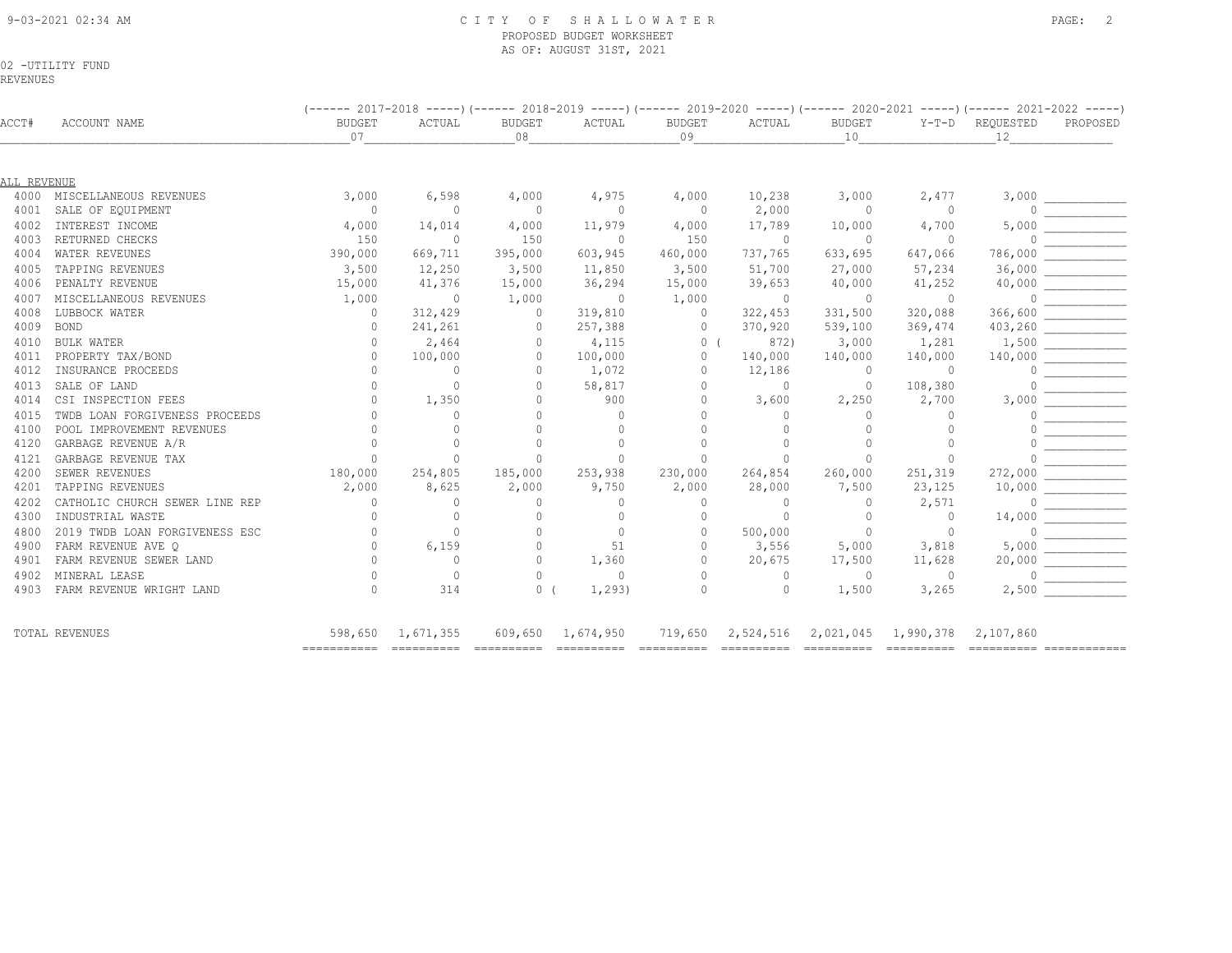#### 9-03-2021 02:34 AM C I T Y O F S H A L L O W A T E R PAGE: 3 PROPOSED BUDGET WORKSHEET AS OF: AUGUST 31ST, 2021

#### 02 -UTILITY FUND

WATER DEPARTMENT

|                  |                                                                  | (------ 2017-2018 -----) (------ 2018-2019 -----) (------ 2019-2020 -----) (------ 2020-2021 -----) (------ 2021-2022 -----) |                |                |                |                |              |                |                 |                   |          |
|------------------|------------------------------------------------------------------|------------------------------------------------------------------------------------------------------------------------------|----------------|----------------|----------------|----------------|--------------|----------------|-----------------|-------------------|----------|
| ACCT#            | ACCOUNT NAME                                                     | <b>BUDGET</b>                                                                                                                | ACTUAL         | <b>BUDGET</b>  | ACTUAL         | <b>BUDGET</b>  | ACTUAL       | <b>BUDGET</b>  | $Y-T-D$         | REQUESTED         | PROPOSED |
|                  |                                                                  | 07                                                                                                                           |                | 08             |                | 09             |              | 10             |                 | 12                |          |
|                  | 501-1000 SALARIES                                                | 135,788                                                                                                                      | 124,261        | 140,266        | 158,109        | 146,153        | 193,797      | 151,211        | 141,203         | 155,981           |          |
|                  | 501-1001 FICA TAX                                                | 8,419                                                                                                                        | 8,076          | 8,696          | 9,975          | 9,133          | 12,189       | 9,375          | 8,755           | 9,671             |          |
|                  | 501-1002 MEDICARE TAX                                            | 1,969                                                                                                                        | 1,889          | 2,034          | 2,333          | 2,131          | 2,851        | 2,193          | 2,048           | 2,262             |          |
|                  | 501-1003 RETIREMENT                                              | 6,016                                                                                                                        | 1,353          | 6,688          | 36,061         | 7,133          | 5,068        | 7,183          | 6,795           | 7,705             |          |
|                  | 501-1004 HEALTH INSURANCE                                        | 27,969                                                                                                                       | 28,406         | 22,520         | 39,762         | 23,878         | 39,053       | 49,897         | 27,339          | 32,662            |          |
|                  | 501-1005 PROPERTY/LIABILITY INS.                                 | 12,175                                                                                                                       | 13,696         | 14,000         | 15,316         | 15,000         | 16,238       | 17,557         | 18,597          | 18,434            |          |
|                  | 501-1006 DUES AND MEMBERSHIPS                                    | 1,200                                                                                                                        | 2,700          | 1,000          | 5,599          | 1,200          | 6,723        | 7,000          | 6,133           | 7,000             |          |
|                  | 501-1007 BAD DEBT EXPENSE                                        | $\overline{0}$                                                                                                               | 24,042         | $\overline{0}$ | 33,919         | $\circ$        | 14,444       | 10,000         | $\circ$         | 15,000            |          |
| 501-1008 AUDIT   |                                                                  | 4,500                                                                                                                        | 4,167          | 2,900          | 4,167          | 4,000          | 3,833        | 7,500          | 19,252          | 7,500             |          |
| 501-1009 POSTAGE |                                                                  | 1,500                                                                                                                        | 2,095          | 800            | 1,704          | 2,000          | 1,849        | 1,750          | 2,080           | 1,900             |          |
|                  | 501-1010 REPAIR AND MAINTENANCE                                  | 12,000                                                                                                                       | 17,133         | 12,000         | 13,319         | 12,000         | 20,426       | 20,000         | 6,255           | 20,000            |          |
|                  | 501-1011 REPAIR AND MAINTENANCE-VEH                              | 2,500                                                                                                                        | 6,822          | 3,500          | 5,140          | 3,500          | 13,778       | 5,000          | 16,288          | 3,000             |          |
|                  |                                                                  | 7,000                                                                                                                        | 1,069          | 7,000          |                |                |              |                |                 | 5,000             |          |
|                  | 501-1012 REPAIR AND MAINT. EQUIPMENT<br>501-1014 OFFICE SUPPLIES | 1,000                                                                                                                        | 954            | 500            | 2,939<br>1,007 | 11,000<br>500  | 8,302<br>850 | 5,000<br>1,500 | 2,817<br>1,090  | 2,000             |          |
|                  | 501-1015 MATERIAL AND SUPPLIES                                   | 5,500                                                                                                                        | 8,632          | 10,000         | 10,102         | 10,000         | 19,150       | 10,000         | 10,471          | 12,000            |          |
|                  | 501-1016 TELEPHONE                                               |                                                                                                                              |                |                |                | 3,500          | 7,936        | 7,000          |                 | 5,877             |          |
|                  | 501-1017 TRAINING                                                | 3,500<br>1,500                                                                                                               | 6,173<br>4,922 | 3,500<br>1,500 | 4,846<br>4,184 | 1,500          | 5,022        | 3,500          | 11,212<br>4,277 | 5,000             |          |
|                  |                                                                  |                                                                                                                              |                |                |                |                |              |                |                 |                   |          |
|                  | 501-1018 UTILITIES-GAS                                           | 4,000                                                                                                                        | 1,772          | 5,000          | 1,444          | 4,000          | 2,799        | 3,000          | 2,101           | 3,000             |          |
|                  | 501-1019 UTILITIES-ELECTRICITY                                   | 22,000                                                                                                                       | 31,270         | 23,000         | 32,267         | 25,000         | 35,018       | 97,000         | 67,345          | 109,019           |          |
|                  | 501-1029 GAS AND OIL                                             | 7,500                                                                                                                        | 14,528         | 8,000          | 17,241         | 12,000         | 13,129       | 14,500         | 14,764          | 14,500            |          |
|                  | 501-1031 COMMUNICATION                                           | 1,000                                                                                                                        | $\overline{0}$ | 1,000          | $\circ$        | 2,000          | $\circ$      | $\mathbf{0}$   | $\circ$         | $\circ$           |          |
|                  | 501-1036 UNIFORMS/CLOTHING EXPENSE                               | 2,000                                                                                                                        | 5,215          | 2,000          | 3,685          | 2,000          | 1,934        | 1,300          | 1,214           | 1,300<br>$\Omega$ |          |
|                  | 501-1037 BUILDING LEASE                                          | $\overline{0}$                                                                                                               | $\circ$        | $\overline{0}$ | $\circ$        | $\overline{0}$ | $\circ$      | $\overline{0}$ | $\circ$         |                   |          |
|                  | 501-1039 CHEMICALS                                               | 4,500                                                                                                                        | 14,402         | 5,000          | 11,101         | 9,000          | 7,114        | 26,100         | 7,098           | 35,000            |          |
|                  | 501-1046 CAPITAL EXPENSE                                         | 35,000                                                                                                                       | 13,447         | 2,600          | 2,589          | 20,000         | 22,603       | 63,545         | 134,219         | 75,000            |          |
|                  | 501-1048 LUBBOCK WATER                                           | 96,000                                                                                                                       | 576,758        | 100,000        | 536,408        | 240,000        | 700,629      | 570,885        | 164,953         | 294,896           |          |
|                  | 501-1049 TAPPING EXPENSE                                         | 7,500                                                                                                                        | 7,836          | 7,500          | 9,896          | 4,000          | 15,900       | 12,000         | 57,082          | 60,000            |          |
|                  | 501-1050 STATE DUES                                              | 1,500                                                                                                                        | $\circ$        | $\overline{0}$ | $\circ$        | 1,700          | $\circ$      | 2,000          | 124             | 1,000             |          |
|                  | 501-1051 SMALL TOOLS                                             | 600                                                                                                                          | 127            | 700            | 284            | 600            | 380          | 500(           | 246)            | 500               |          |
|                  | 501-1052 ENGINEERING                                             | 4,500                                                                                                                        | $\circ$        | 12,000         | 3,833          | 10,000         | 11,275       | 15,000         | 34,401          | 75,000            |          |
|                  | 501-1053 BOND & CO ADMIN FEES                                    | 12,000                                                                                                                       | $\circ$        | 11,550         | 105,840        | 18,300         | $\circ$      | $\circ$        | 1,000           | 1,000             |          |
|                  | 501-1054 Bond Payment                                            | $\overline{0}$                                                                                                               | 119,802        | $\overline{0}$ | 115,076        | $\overline{0}$ | 109,108      | 210,000        | 210,000         | 215,000           |          |
|                  | 501-1055 WATER LEASE                                             | 27,225                                                                                                                       | $\mathbf{0}$   | 28,041         | $\circ$        | 30,000         | $\mathbf{0}$ | $\Omega$       | $\mathbf{0}$    | $\Omega$          |          |
|                  | 501-1056 WATER LOAN PAYMENT 100.00.00                            | $\overline{0}$                                                                                                               | 1,192          | $\overline{0}$ | 1,846          | $\overline{0}$ | 1,658        | $\circ$        | $\circ$         | $\Omega$          |          |
|                  | 501-1057 CITY ADMINISTRATOR                                      | $\overline{0}$                                                                                                               | 7,800          | $\overline{0}$ | 6,669          | $\overline{0}$ | $\mathbf{0}$ | $\mathbf{0}$   | $\mathbf{0}$    | $\cap$            |          |
|                  | 501-1058 CO2019B 1.1MIL PRINC+INT.                               | 1,020                                                                                                                        | $\circ$        | 1,204          | $\circ$        | 748            | $\circ$      | 40,000         | 40,000          | 40,000            |          |
|                  | 501-1059 WATER TESTING                                           | 2,000                                                                                                                        | 6,161          | 2,200          | 7,774          | 2,500          | 7,017        | 6,500          | 9,546           | 12,000            |          |
|                  | 501-1060 INTEREST EXPENSE                                        | $\mathbf{0}$                                                                                                                 | 14,320         | $\mathbf{0}$   | 21,103         | $\circ$        | 17,515       | 103,658        | 103,658         | 96,813            |          |
|                  | 501-1061 FARM EXPENSE AVE Q                                      | $\Omega$                                                                                                                     | $\circ$        | $\circ$        | 755            | $\circ$        | 902          | 375            | $\circ$         | 375               |          |
|                  | 501-1062 CITY PROP. TAX PAYMENTS                                 | $\mathbf{0}$                                                                                                                 | $\mathbf{0}$   | $\circ$        | $\circ$        | $\circ$        | $\circ$      | $\overline{0}$ | $\circ$         | $\Omega$          |          |
|                  | 501-1063 FARM EXPENSE WRIGHT LAND                                | $\Omega$                                                                                                                     | $\circ$        | $\circ$        | $\mathbb{O}$   | $\mathbf 0$    | 578          | 375            | $\mathbb O$     | 375               |          |
|                  | 501-1064 WRIGHT LAND LOAN                                        | $\Omega$                                                                                                                     | 14,048         | $\circ$        | 13,205         | $\circ$        | 12,188       | 45,845         | 45,845          | 45,747            |          |
|                  | 501-1065 WATER DEPRECIATION                                      | $\mathbf{0}$                                                                                                                 | 51,030         | $\circ$        | 51,334         | $\circ$        | 53,382       | 51,334         | $\mathbf{0}$    | 189,695           |          |
|                  | 501-1066 WATER RIGHTS AMORTIZATION                               | 0 <sup>0</sup>                                                                                                               | 9,774)         | $\circ$        | 9,774          | $\Omega$       | 9,774        | 9,774          | $\circ$         | 9,774             |          |
|                  | 501-1067 PERMIT FEE                                              | $\Omega$                                                                                                                     | 2,156          | $\Omega$       | 2,156          | $\Omega$       | 2,597        | 2,750          | 2,597           | 3,000             |          |
|                  | 501-1068 CO 2019A \$900,000 D FUND P+I                           |                                                                                                                              | $\circ$        | $\circ$        | 24,029         | $\mathbf 0$    | 33,603       | 53,594         | 53,594          | 53,194            |          |
|                  | 501-1069 NETWORK COMPUTER                                        |                                                                                                                              | $\Omega$       | $\Omega$       | $\circ$        | $\Omega$       | 1,549        | 2,000          | 3,818           | 5,000             |          |
|                  | 501-1070 AIM BANK LOAN PAYMENT AND INT.                          | $\mathbf{0}$                                                                                                                 | $\circ$        | $\circ$        | $\circ$        | $\circ$        | 19,760       | 110,000        | 89,216          | 107,059           |          |
|                  | 501-2106 NETWORK/COMPUTER                                        | $\Omega$                                                                                                                     | $\bigcap$      | $\Omega$       | $\Omega$       | 200            | $\Omega$     | $\bigcap$      | $\bigcap$       | $\bigcap$         |          |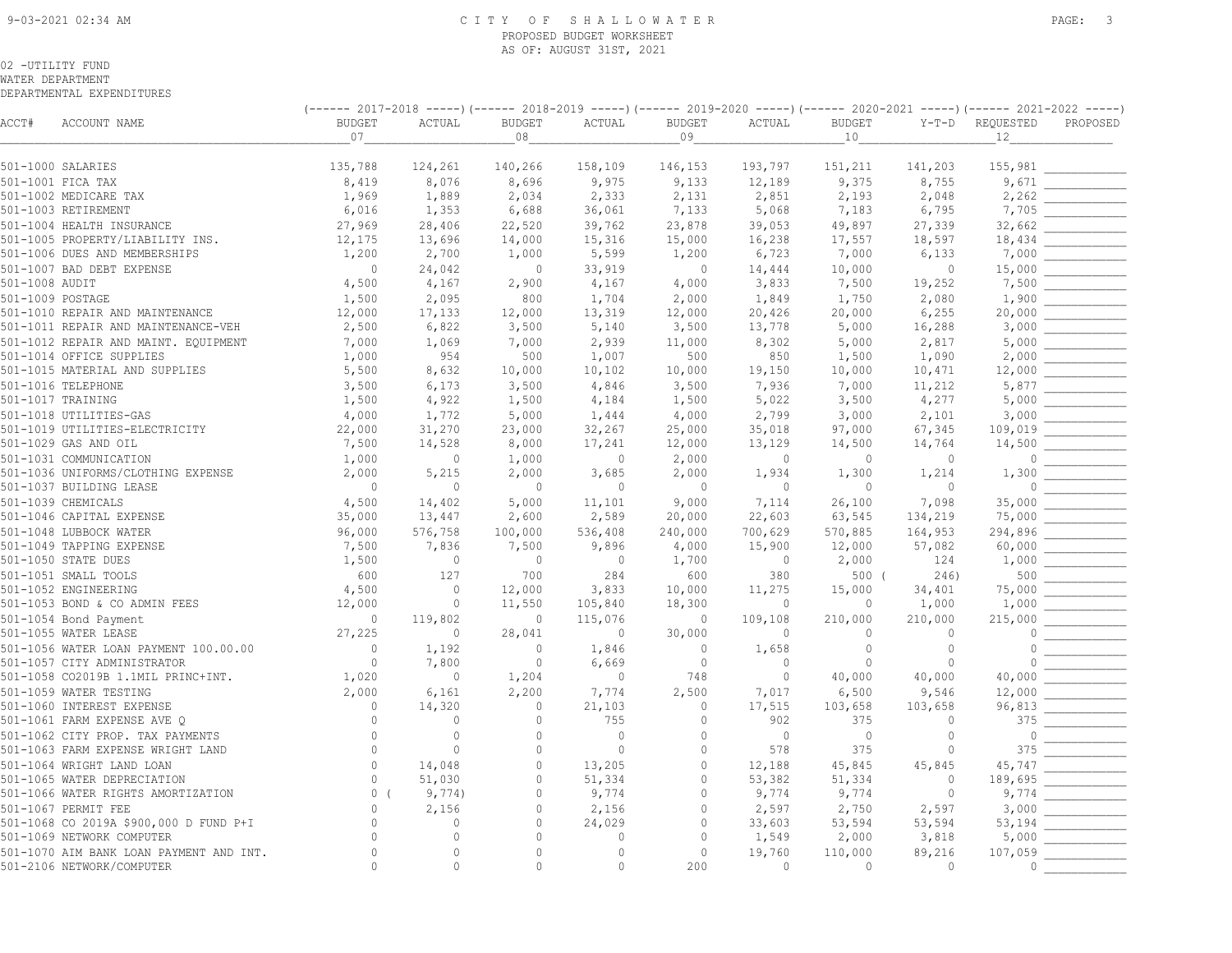| 9-03-2021 02:34 AM                                                |                     | CITY OF SHALLOWATER<br>PROPOSED BUDGET WORKSHEET<br>AS OF: AUGUST 31ST, 2021 |              |        |              |        |  |                                                                   |                                                                                                                          |          |
|-------------------------------------------------------------------|---------------------|------------------------------------------------------------------------------|--------------|--------|--------------|--------|--|-------------------------------------------------------------------|--------------------------------------------------------------------------------------------------------------------------|----------|
| 02 -UTILITY FUND<br>WATER DEPARTMENT<br>DEPARTMENTAL EXPENDITURES |                     |                                                                              |              |        |              |        |  |                                                                   |                                                                                                                          |          |
| ACCOUNT NAME<br>ACCT#                                             | <b>BUDGET</b><br>07 | ACTUAL                                                                       | BUDGET<br>08 | ACTUAL | BUDGET<br>09 | ACTUAL |  | BUDGET Y-T-D REQUESTED                                            | (------ 2017-2018 -----)(------ 2018-2019 -----)(------ 2019-2020 -----)(------ 2020-2021 -----)(------ 2021-2022 -----) | PROPOSED |
| TOTAL WATER DEPARTMENT                                            |                     | 460,881    1,128,481                                                         |              |        |              |        |  | 446,699 1,326,790 634,675 1,451,922 1,757,700 1,326,943 1,759,239 |                                                                                                                          |          |